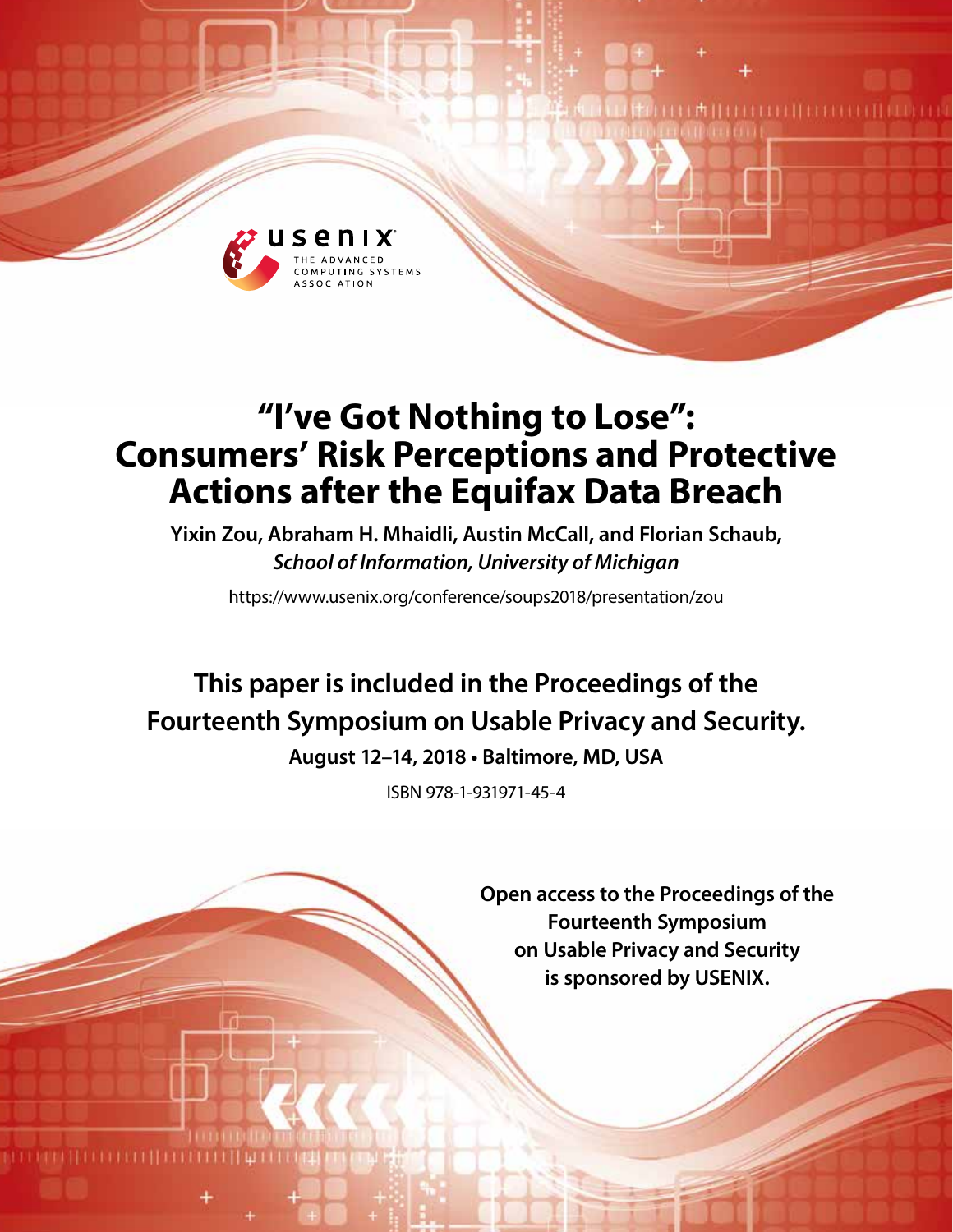## **"I've Got Nothing to Lose": Consumers' Risk Perceptions and Protective Actions after the Equifax Data Breach**

Yixin Zou, Abraham H. Mhaidli, Austin McCall, Florian Schaub School of Information University of Michigan {yixinz, mhaidli, mccallau, fschaub}@umich.edu

#### ABSTRACT

Equifax, one of the three major U.S. credit bureaus, experienced a large-scale data breach in 2017. We investigated consumers' mental models of credit bureaus, how they perceive risks from this data breach, whether they took protective measures, and their reasons for inaction through 24 semi-structured interviews. We find that participants' mental models of credit bureaus are incomplete and partially inaccurate. Although many participants were aware of and concerned about the Equifax breach, few knew whether they were affected, and even fewer took protective measures after the breach. We find that this behavior is not primarily influenced by accuracy of mental models or risk awareness, but rather by costs associated with protective measures, optimism bias in estimating one's likelihood of victimization, sources of advice, and a general tendency towards delaying action until harm has occurred. We discuss legal, technical and educational implications and directions towards better protecting consumers in the credit reporting system.

#### 1. INTRODUCTION

In the United States, credit bureaus (also called credit reporting agencies) are private, for-profit organizations that create aggregated reports of individual consumers' credit information. They offer this information as a service to businesses that need to assess their customers' creditworthiness. For instance, lenders use credit reports and credit scores to determine whether they approve a loan and at what interest rate; landlords may check credit scores before offering a lease for an apartment; employers may consider credit reports in hiring decisions [27]. As such, credit bureaus play a significant role in the lives of U.S. residents by impacting their access to many necessities. In the United States, there are hundreds of credit bureaus serving specialized credit reporting needs. The biggest among them are the three National Consumer Reporting Agencies (NCRAs) [15]: Equifax, Experian and TransUnion.

In 2017, Equifax suffered a large-scale data breach that resulted in hackers stealing sensitive data of over 146.6 million

*USENIX Symposium on Usable Privacy and Security (SOUPS)* 2018. August 12–14, 2018, Baltimore, MD, USA.

consumers [45]. The data stolen included names, social security numbers, birth dates, addresses, and driver's license numbers, along with credit card numbers for about 209,000 consumers and dispute documents for another 182,000 consumers [38].

The size, scale and potential consequences of this data breach are unprecedented: the 2017 Equifax breach put almost half of the U.S. population at risk of identity theft. Defined as "the unlawful use of another's identifying information for gain" [89], identity theft often manifests itself through fraudulent use of existing accounts (e.g., credit card, telephone, online and insurance) [40], opening of new accounts or credit lines in the victim's name, as well as non-financial crimes [62]. In 2014, about two-thirds of identity theft victims experienced an average financial loss of \$1,343, and about 40% of identity theft victims reported emotional distress resulting from the incident [40].

Despite the identity theft risks posed by the Equifax breach, evidence suggests that consumers took little to no protective action after it became public. Surveys following the breach conducted by Credit Sesame, a credit monitoring site aggregating consumer data from TransUnion, showed that 10 days after the breach was announced in September 2017, only 0.44% of credit reports at TransUnion had a credit freeze on file—a slight  $0.8\%$  increase from June 2017 [18]. The percentage of consumers who placed effective credit freezes, i.e., freezing their credit reports at all three major bureaus, would only be smaller. While a credit freeze restricts access to one's credit report and is associated with fees in many states, fraud alerts, which are free, had not been used by most consumers either. The Credit Sesame report found that only 7% of its members had a fraud alert on their credit report at TransUnion as of September 2017 [18].

To investigate the seeming contradiction between the severity of the Equifax data breach and the apparent lack of action by consumers, we conducted semi-structured interviews with 24 participants to gain insights on people's mental models of credit bureaus (how credit bureaus work, how credit bureaus collect/use data, etc.), risk perceptions of identity theft, the protective actions they took in response to the Equifax data breach, and reasons for inaction.

Our key findings show that (1) participants' mental models of credit bureaus varied regarding perceived purpose and information flows. (2) The majority of participants were generally aware of the Equifax data breach and the resulting risks, but most did not take protective action after the

Copyright is held by the author/owner. Permission to make digital or hard copies of all or part of this work for personal or classroom use is granted without fee.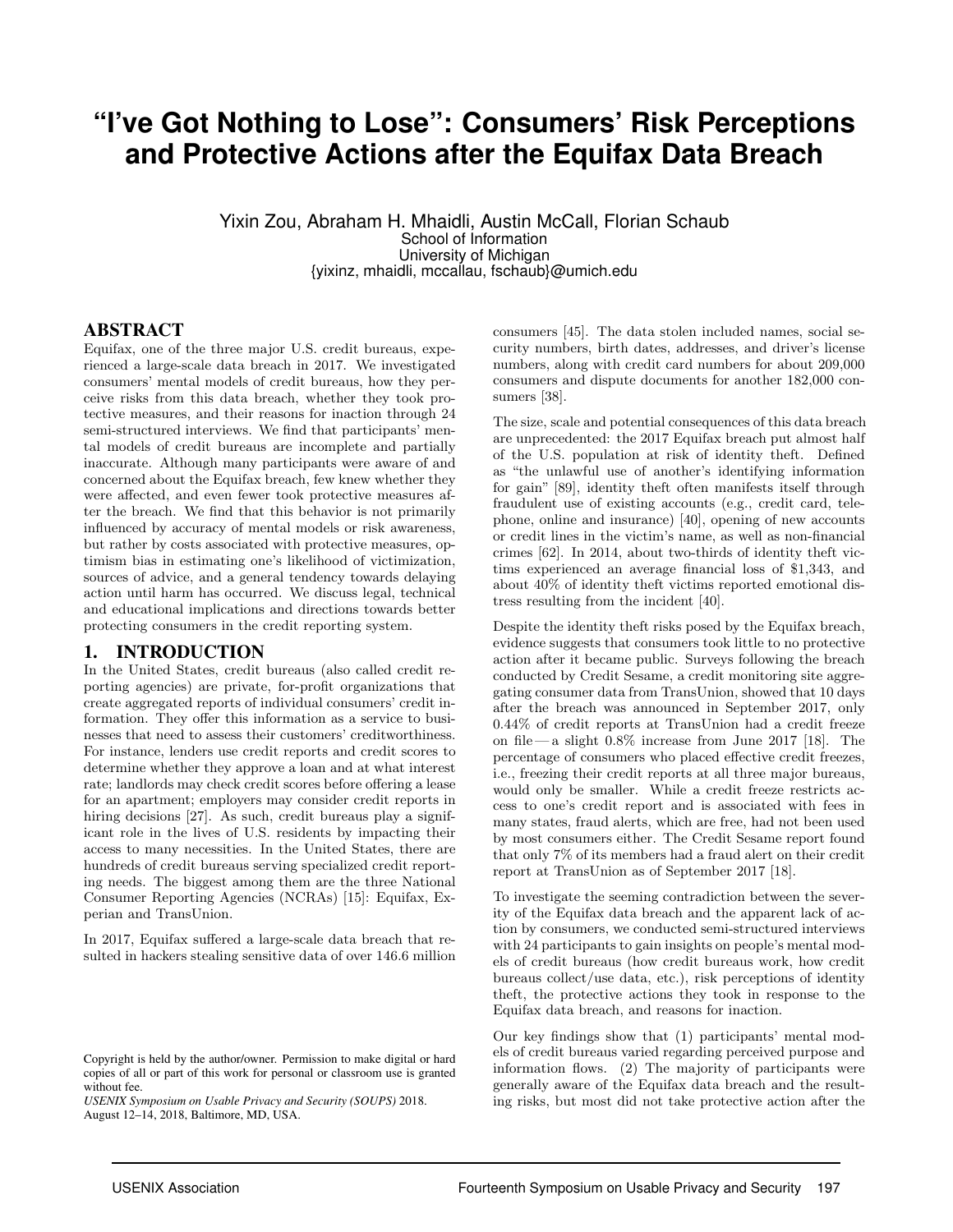breach. (3) We find that this inaction was not primarily influenced by accuracy of mental models or risk awareness, but rather by costs associated with protective measures, optimism bias in estimating one's likelihood of victimization, and a general tendency towards delaying action until harm has occurred. (4) Sources of advice appeared to be an influential factor in initiating actions; many participants who took action acted on advice from people they trust. Yet, taken actions also created a false sense of security for some, leading them to overlook other measures.

Based on our findings, we conclude that current protective measures offered by credit bureaus are insufficient to protect consumers. We discuss our findings in the context of prior research on privacy and security behavior, and suggest technical, legal and educational approaches to better protect consumer credit data and empower consumers with usable protection measures.

#### 2. BACKGROUND

As context for our study, we first give an overview of how the U.S. credit reporting system operates; relevant regulation, protective measures; and the current state of data breaches and identity theft in the United States.

### 2.1 The U.S. Credit Reporting System

The U.S. credit reporting system relies on complex information flows between National Credit Reporting Agencies (NCRAs), smaller credit bureaus, data furnishers, public record repositories, users of credit reports, and consumers [15]. As the core entity of this ecosystem (see Figure 1), credit bureaus gather information about consumers' credit-related activity (referred to as trade lines) from data furnishers, including banks, credit unions, credit card issuers, auto and mortgage lenders, and many other entities who can provide information related to their transactions or experiences with consumers. NCRAs also purchase public record data on individuals' bankruptcy filings, tax liens, and court judgments. Some NCRAs also keep track of debts collected by third parties on behalf of the original creditors [15]. When such data is reported to credit bureaus, it is associated with Personally Identifiable Information (PII) of consumers, such as name, current and former addresses, birth date, and social security number (SSN). Each NCRA has their own channels to collect data, which they typically do not share with other credit bureaus. The amount of data processed by credit bureaus is vast: each of the NCRAs receive information on over 1.3 billion trade lines from data furnishers and updates on over 200 million credit files on a monthly basis [47].

The key function of credit bureaus is to provide credit reports on individual consumers. These reports typically include the consumer's name, current and former addresses, SSN, birth date, phone numbers, trade lines, public record information, and inquiries for the credit report by other entities [15]. Credit bureaus also calculate a credit score for the consumers, which may differ across NCRAs. Credit bureaus then sell these reports and scores to businesses who use them to assess the creditworthiness of their customers; primarily creditors and lenders, but also landlords, insurance companies, employers, debt collectors, utility services, and government agencies [44].

In the United States, the Fair Credit Reporting Act (FCRA) regulates the activities of credit bureaus. It details obliga-



Figure 1: A simplified diagram of information flows around credit bureaus.

tions for NCRAs, data furnishers and credit report users, and grants consumers the right to obtain a free copy from each NCRA annually and dispute errors on their credit files. In practice, however, errors on credit files are common [30], credit bureaus and data furnishers do not conduct thorough investigations into consumers' dispute requests [55], and the way NCRAs use consumer information and advertise their services has raised controversy [17]. Further legislation aims at combating identity theft. For instance, the Fair and Accurate Credit Transactions Act (FACTA) requires debit/credit card issuers to validate customer's address changes [8] and enables consumers to place fraud alerts at NCRAs [29].

## 2.2 Available Protective Actions

Consumers have options for protecting and limiting access to their credit data, such as credit freezes, fraud alerts, checking credit reports, and using a credit monitoring service.

Credit freezes block inquiries for one's credit report, thus preventing new accounts or loans that require credit checks to be opened under the consumer's name. Unfreezing credit requires contacting the respective NCRA with a PIN to lift the freeze. However, a credit freeze is specific to a credit bureau [9], so effective protection requires placing credit freezes with each of the three NCRAs. Freezing or unfreezing one's credit typically costs \$5-10 for each action with each NCRA, although some state laws prohibit those fees. A credit freeze only limits access to the credit report and thus does not protect against other types of identity theft that do not require credit checks (e.g., tax fraud).

Compared to credit freezes, fraud alerts are free but less effective. Creditors can still conduct credit checks on consumers' credit reports, but reports including fraud alerts signal that the consumer is at risk of credit fraud. Under this circumstance, creditors are expected to perform expanded identity verifications [26], but sometimes they may ignore such alerts and take no actions [61].

Consumers can further request their credit reports from the three NCRAs for inspection for free on a yearly basis, with additional costs for more frequent requests. Credit monitoring services and identity protection services are offered by NCRAs and other companies (e.g., LifeLock) as paid subscriptions. Credit monitoring alerts consumers about suspicious activity on credit reports only [82]. Identity protection services monitor more extensive information, but do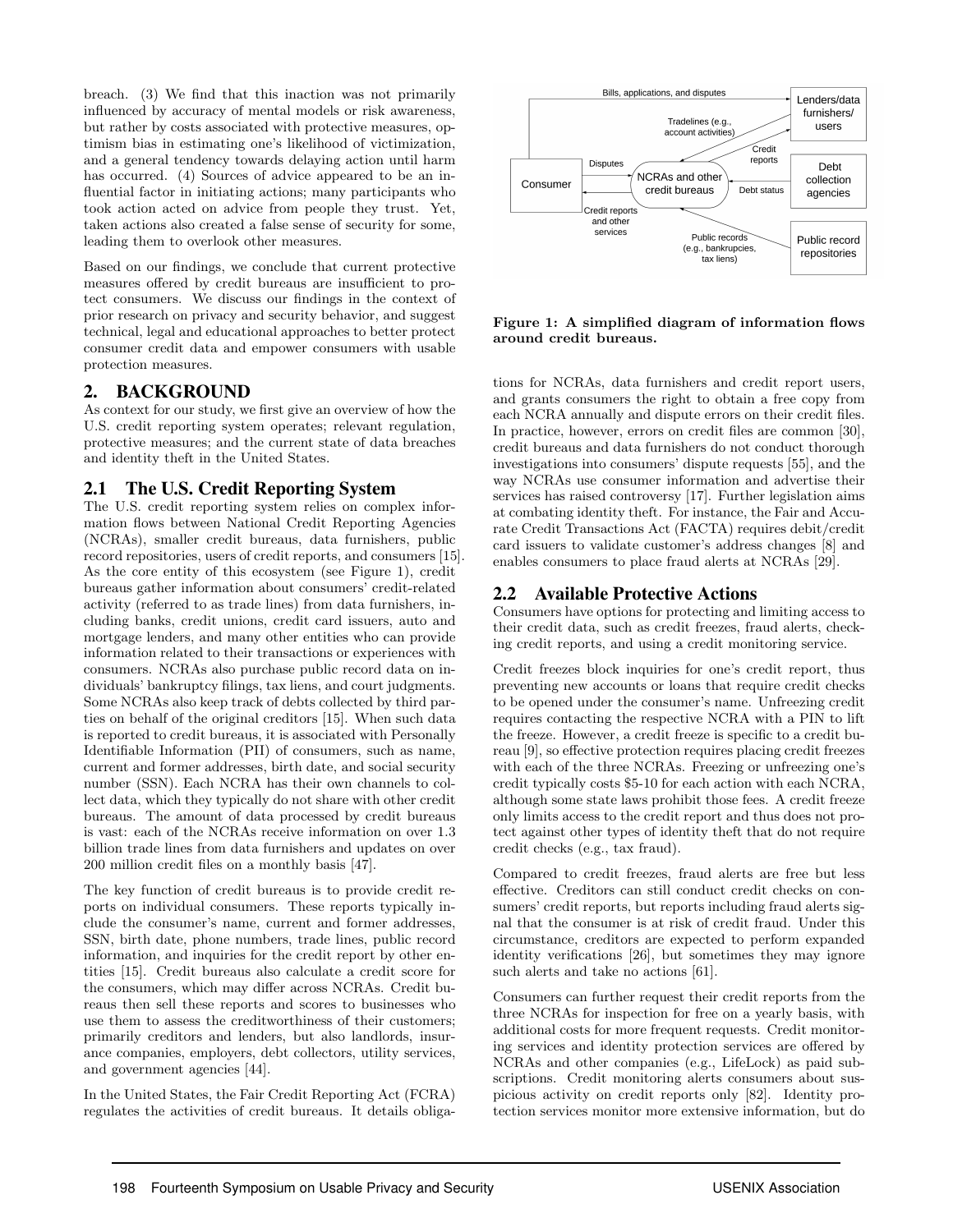not capture tax or government benefits fraud [82]. Identity theft victims may consider identity recovery services and insurance to remediate or compensate harm, although the quality of these services seems to vary [11]. The the Federal Trade Commission (FTC) offers free online resources for victims of identity theft to help with recovery [84].

After the Equifax breach, in addition to the suggestions above, the FTC further recommended monitoring current accounts for fraudulent activity, using Equifax's dedicated website<sup>1</sup> to check whether one's information has been exposed, making use of a free year of credit monitoring offered by Equifax [83], as well as filing taxes early to prevent identity thieves from claiming a tax refund under one's name.

Given the range of protective measures and their respective caveats, it is not clear to what extent consumers are aware of these offerings, as well as their strengths and limitations. Furthermore, the complexity of these offerings is exacerbated by usability and reliability issues. For example, Equifax's official site for the data breach provided inconsistent results when consumers checked if they were affected [37]. Equifax even promoted the wrong web address in a tweet, sending consumers to a fake website instead [12]. In addition, Equifax tried to bundle the free credit monitoring they offered with a forced arbitration clause, so that consumers would have waived their right to sue Equifax in class-action lawsuits [57]. Other consumers were not able to place credit freezes at any of the three NCRAs, possibly due to a large volume of requests after the Equifax breach became public [22].

## 2.3 Data Breaches and Identity Theft

Data breaches have become increasingly prominent: 64% of the U.S. public having been affected by a major data breach [60]. Before Equifax, companies like Yahoo, Friend Finder, and eBay have suffered larger-scale data breaches [6]. Unlike these previous cases however, consumers have no choice to opt out of data collection by NCRAs.

Starting with California in 2003, most states in the U.S. have passed data breach notification laws, requiring companies to disclose data breaches immediately in a timely manner if the breach compromised consumer information. Romanosky et al. [71] found that the adoption of these laws reduced identity theft caused by data breaches about 6% on average. More recent amendments make further requirements about the compensation that affected companies should offer to consumers, such as providing free credit monitoring services if the breach involves SSN [77]. These compensations have shown to be effective in restoring customer sentiments [49].

However, there is a troubling gap between consumers' concerns and protective behaviors after data breaches. A report in 2014 [63] revealed that, following a data breach, consumers had a 21% increase of concern about being identity theft victims, but 32% of them reported that they ignored the notification and did nothing. This issue also surfaced after the Equifax data breach, when there was a less than 1% increase of newly initiated credit freezes at TransUnion [18]. These statistics imply the possibility of a pattern similar to the "privacy paradox" [48]: people claim they are concerned about their exposed data, but may not take protective actions. In our study, we investigate underlying reasons for this paradoxical behavior in the context of the Equifax data breach.

## 3. RELATED WORK

We discuss related work on security and privacy mental models, prior literature on risk perception, and user behaviors in reaction to security advice.

## 3.1 Security and Privacy Mental Models

Mental models are the representations of how objects or systems function in people's minds [19]. They have been studied to understand human cognition [85], reasoning [46], and decision-making [52]. Because mental models can be incomplete, imprecisely stated, with obscure or impugnable facts [35], sometimes they are also referred to as "folk models" [23, 91, 88]. In the context of human-computer interaction, studying mental models can provide insights on people's knowledge and understanding of a specific domain [41, 36], as well as help explain and predict people's interactions with complex interfaces or systems [59].

Mental models have been studied in usable privacy and security research to provide insights into users' understanding and behaviors [88, 10, 42, 65, 51, 10, 92, 91, 43, 14]. For example, Wash [88] investigated folk models of security threats and found that gaps in these models prevented users from taking actions against botnets. Bravo-Lillo et al. [10] examined mental models of security warnings and suggested that different interpretations of cues led users to diagnose underlying risks and respond differently. Zeng et al. [92] studied mental models of smart homes, revealing that end users had very limited technical understanding and concerns of potential security issues, which helped explain a lack of sophisticated mitigation strategies. Yao et al. [91] found that users had incomplete or inaccurate mental models of how online behavioral advertising (OBA) works, highlighting the importance of user education. Among these mental models studied, there are substantial discrepancies between experts and non-experts [43]. Understanding mental models of end-users hence can provide rich insights for effective communication regarding privacy and security risks [14].

Yet, little is known about consumers' mental models of credit bureaus. Studying and understanding mental models in this context can provide insights on consumers' reasoning, decisionmaking and behavior related to the Equifax data breach in particular, and credit bureaus and data breaches in general.

## 3.2 Risk Perception

Mental models have been used to study risk perception, i.e., the perceived chance that an individual will experience the effect of danger [76]. Contrary to technical or objective risk, risk perception is a person's subjective assessment of the probability that a specific event happens and how concerned they feel about its consequences [67]. Early paradigms like the psychometric model [32] interpret risk perception as a process of calculating risks versus benefits. Later theories (e.g., Cultural Theory [24, 21]) place greater emphasis on contextual factors, such as attitudes to the perceived risk and the sensitivity to general risks.

Risk perception can greatly impact individual privacy and security decisions and trigger protective actions [42]. Fagan and Khan [25], using a rational decision model, re-

 $^{1}$ equifaxsecurity2017.com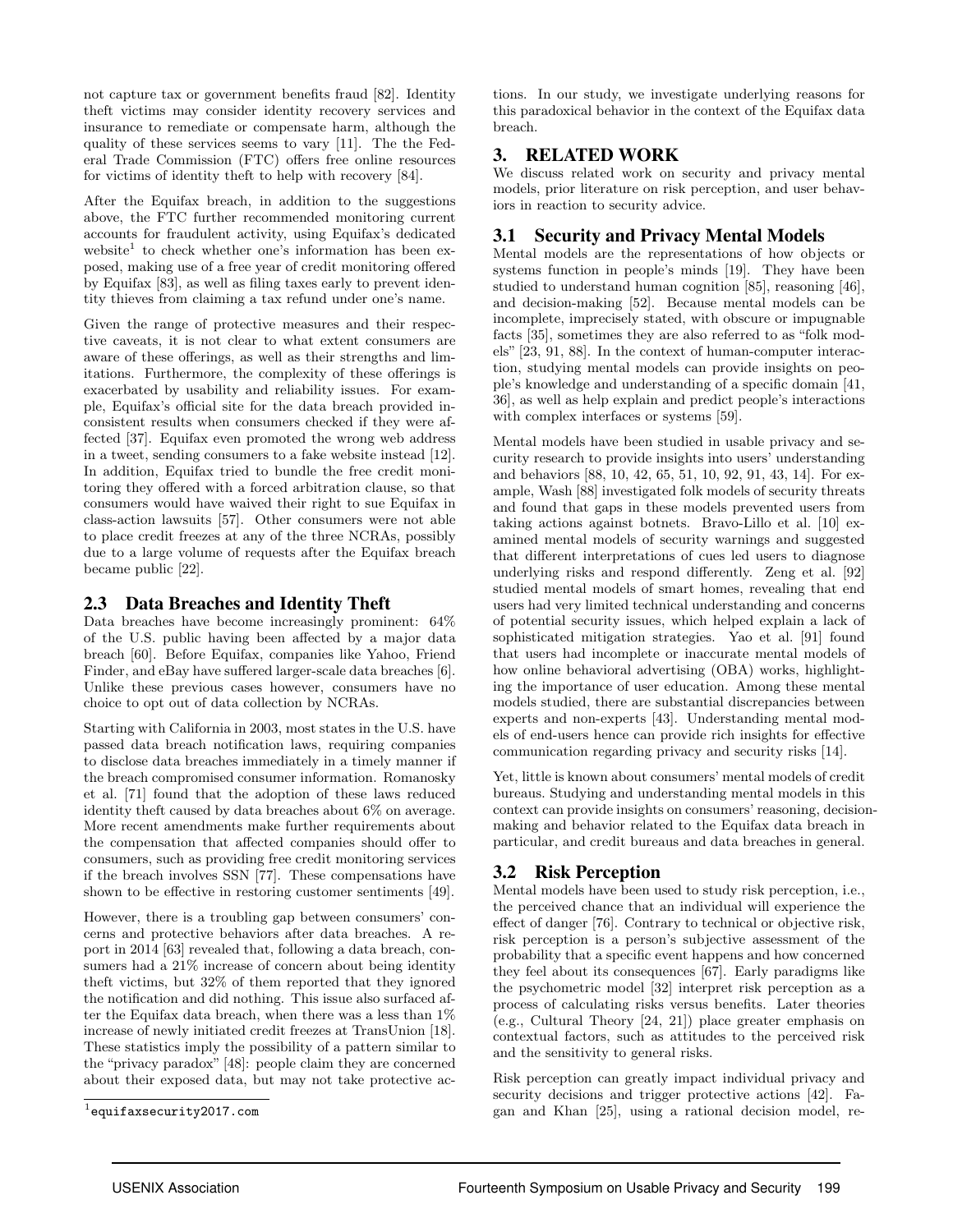vealed large differences of risk perception between users who followed common security practices (e.g., update software, use password manager) and those who did not. Altering risk perception was found to be effective in motivating endusers to make better decisions, as demonstrated by Harbach et al.'s study in which end-users behaved more privacyconsciously during the installation of Android applications after seeing personalized examples of personal information use [39].

## 3.3 Factors in Security and Privacy Behaviors

Risk perception is not the sole determinant of the complexity of privacy and security behaviors. Understanding risks does not automatically make users aware of appropriate countermeasures. Shay et al. [75] find that although users were aware of different account hijacking threats (e.g., malware, phishing, data breaches), most of their countermeasures focused on password management only. Differences in mental models and awareness between security experts and nonexperts, are echoed in behavior: experts were found to use two-factor authentication and password managers more frequently, whereas non-experts prefer actions that demand less technical knowledge, such as using anti-virus software, changing passwords frequently, and only visiting known websites [43].

A variety of factors have been identified that prevent people from translating risk perception into protective behavior. Forget et al. [34] note the importance of awareness of technical expertise, as misalignment between estimated and actual expertise can result in insufficient security measures. Acquisti et al. [1] identified main categories that affect privacy and security choices as incomplete or asymmetric information flows; bounded rationality (the general tendency to simplify the decision-making process); and different kinds of cognitive and behavioral biases (e.g., framing effects, optimism bias, loss aversion, and status quo bias). Privacy preferences and behavior are further affected by uncertainty, context, and framing [2]. These factors have been validated in empirical studies [43, 72, 13, 3, 4, 2, 1, 90]. For instance, the belief that information is only secure within the person's own memory (e.g., "no one can hack my mind") explains why non-experts preferred memorizing the passwords themselves, and were skeptical about using expert-advocated password managers [43]. Sawaya et al. [72] showed a similar situation where self-confidence in computer security knowledge had a much greater impact on user behaviors than actual knowledge. Camp [13] pointed out that people tend to underestimate security risks when they have not experienced negative consequences from past risky behaviors.

In addition to individual factors, the source of security advice influences privacy and security behaviors [68, 69, 64, 81]. A representative survey conducted by Redmiles et al. [68] reported that users with lower Internet skill levels and socioeconomic status were less likely to get security advice from readily available sources, hence making themselves more vulnerable to security risks. Another study on security source selection [69] showed that advice from sources with a higher level of perceived trustworthiness was more likely to be taken, whereas sources that included too much marketing content or showed threats to privacy were less favored. Furthermore, Rader and Wash [64], by examining computer security advice from three different sources, discovered that each source uniquely focused on a single aspect of computer security, and it was unlikely that users could get a comprehensive picture of computer security from a single source.

We expand on prior work, by studying the underlying reasons for the suggested gap between consumers' concerns and behaviors following the Equifax data breach.

## 4. STUDY DESIGN

In our study, we investigated (1) consumers' mental models of how credit bureaus operate, (2) what consumers perceive as risks of the Equifax data breach, and (3) what protective actions consumers took or did not take in reaction to the perceived risks, and the reasons behind their decisions. To understand these questions, we conducted semi-structured interviews with 24 participants in January and February 2018. All interviews were audio-recorded and lasted 40 minutes on average, ranging from 20 minutes to 61 minutes. Each participant was compensated with \$10. The study was determined to be exempt by our institution's IRB.

## 4.1 Interview Procedure

We developed and refined our script for the semi-structured interviews through multiple pilot interviews. The final interview script is included in Appendix A.

In the interviews, we started by asking participants how they manage their personal finances, leading into a discussion about their experiences with and understandings of credit bureaus. Next, we asked about their awareness of Equifax and the 2017 data breach, before providing a basic description for those who had not heard of it. We probed participants' risk perception by asking what they saw as consequences of the breach, reactions when hearing about the breach, and feelings about their data at Equifax. Then we asked whether participants have taken protective actions, and asked about their experiences and interpretations of an action's outcomes. Finally, we asked participants to recall previous experiences with data security issues (e.g., being affected by data breaches) and identity theft (e.g., someone applying for loans under their names). We wrapped up the interview by debriefing participants about the real purpose of the study (we used mild deception in recruitment to mitigate self-selection bias, see Sec. 4.2), and gave them time to ask clarification questions.

At the end of the session, participants were asked to complete two questionnaires that measured their financial decisionmaking ability [58] and self-determined financial well-being [16]. We collected such financial-related information after the interview to minimize potential priming. For instance, participants might otherwise think the study is about one's financial management and overstate how often they check credit reports. Conversely, the interview questions should have little impact on participants' responses to the exit survey, as they did not touch specifically on the same topics.

## 4.2 Recruitment

We recruited participants via online platforms (e.g., Reddit, Craigslist, and Facebook) and emails to a university research pool and campus mailing lists. We recruited for a "study on personal finance and credit bureaus" purposefully not mentioning Equifax or identity theft to avoid priming participants and limit self-selection bias. Prospective partic-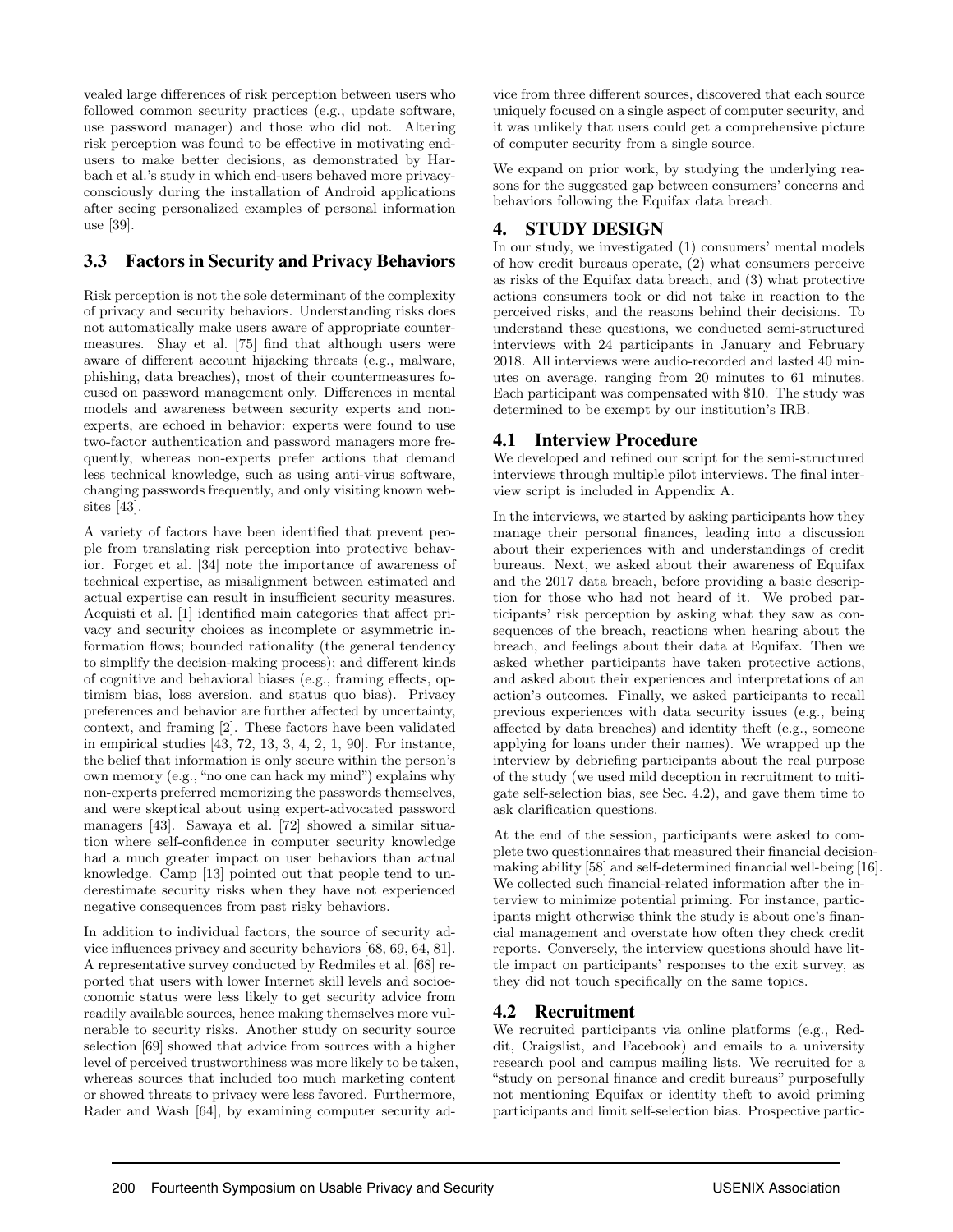| ID              | Gender | Age       | <b>Education</b>    | <i>Income</i> | $NFEC(0-8)$    | $CFPB$ $(0-100)$ |
|-----------------|--------|-----------|---------------------|---------------|----------------|------------------|
| P1              | F      | 60-69     | Bachelor's          | \$125-150k    | 8              | 88               |
| P <sub>2</sub>  | M      | 30-39     | Master's            | \$25-50k      | 6              | 61               |
| P3              | М      | 60-69     | Bachelor's          | $<$ \$25 $k$  | 5              | 35               |
| P <sub>4</sub>  | М      | 18-29     | Some college        | \$125-150k    | 7              | 73               |
| P <sub>5</sub>  | F      | 50-59     | Master's            | $<$ \$25 $k$  | 3              | 41               |
| P <sub>6</sub>  | M      | 50-59     | Bachelor's          | \$50-75k      | 6              | 45               |
| P7              | F      | 18-29     | Bachelor's          | \$25-50k      | $\overline{4}$ | 50               |
| P8              | F      | 50-59     | Some college        | $<$ \$25 $k$  | 6              | 47               |
| P <sub>9</sub>  | М      | 60-69     | Bachelor's          | $<$ \$25 $k$  | 8              | 48               |
| P <sub>10</sub> | F      | 18-29     | Some college        | $$150k+$      | 7              | 81               |
| P11             | F      | 18-29     | Bachelor's          | N.A           | 8              | 54               |
| P12             | М      | 40-49     | Master's            | \$50-75k      | 7              | 65               |
| P <sub>13</sub> | F      | 30-39     | Professional degree | \$50-75k      | 5              | 58               |
| P14             | F      | 18-29     | Some college        | $<$ 25 $k$    | 5              | 56               |
| P <sub>15</sub> | M      | $40 - 49$ | Bachelor's          | $<$ 25 $k$    | 8              | 49               |
| P <sub>16</sub> | М      | 50-59     | Master's            | \$75-100k     | $\overline{7}$ | 57               |
| P17             | F      | 30-39     | Master's            | $$150k+$      | 6              | 75               |
| P18             | М      | 30-39     | Bachelor's          | $$25-50k$     | 6              | 57               |
| P <sub>19</sub> | F      | 50-59     | Master's            | \$100-125k    | 7              | 56               |
| $P_{20}$        | F      | 18-29     | Master's            | \$50-75k      | 7              | 64               |
| P21             | М      | 50-59     | Some college        | \$125-150k    | 8              | 82               |
| P22             | М      | 18-29     | Bachelor's          | \$25-50k      | 6              | 52               |
| P23             | F      | $40 - 49$ | Master's            | \$75-100k     | 8              | 60               |
| P24             | F      | $40 - 49$ | Associate's         | \$50-75k      | 7              | 56               |

Table 1: Demographics of participants, and scores of NFEC financial decision [58] and CFPB financial well-being scales [16].

ipants provided basic demographic information in an online screening survey (see Appendix B). We only recruited U.S. citizens and permanent residents who had lived in the U.S. for more than five years, as recent immigrants might not be familiar with the U.S. credit reporting system or may not be included in credit bureaus' databases, yet. We deliberately selected a diverse sample of 24 participants in terms of age, gender, education, occupation, and income, as prior literature suggests demographic factors can influence people's financial experiences and responsibilities [54, 20].

### 4.3 Qualitative Data Analysis

With permission of the participants, we audio recorded and then transcribed all interviews. We then conducted thematic analysis [7], a common approach used for qualitative studies in human-computer interaction [50] and usable privacy and security [34, 80, 91]. The initial version of the codebook was developed by two of the authors, who coded a subset of interviews independently and grouped them into initial themes. Through multiple rounds of collaborative refinement, we achieved good inter-coder reliability (Cohen's  $\kappa = .79$ ) [33]. The final version of the codebook included 14 overarching themes (e.g., "understanding of credit bureaus," "attitudes toward the breach," and "actions suggested by participants") and a total of 53 unique codes (see Appendix C). One researcher then coded the remaining interviews and recoded previous ones using the final version.

### 5. RESULTS

We first describe our sample population and then present our results focusing on three areas: mental models of credit bureaus, risk perceptions of the Equifax breach, and protective actions.

#### 5.1 Sample Population

Table 1 summarizes the demographics of our interview participants. Our sample was diverse in terms of age, gender, education, occupation and income. We interviewed 11 male and 13 female participants. Their ages ranged from 21 to 68, with a median age of 44 years. Five (5) participants had

no college experience, 10 had a Bachelor's or Associate's degree, and 9 had a graduate degree (e.g., Master's or Professional degree). Eight (8) participants worked in a university setting as students or staff, and the rest had various occupations (e.g., engineering or IT professionals, medical, business, social work, and retired). P16 was the only participant with a cybersecurity background. Our participants' annual household income ranged from less than \$25,000 to more than \$150,000, with the median income in the range of \$50,000 to \$74,999. The NFEC financial decision test [58] score ranged from 3 to 8 with a median score of 7 (out of 8); 19 of our 24 participants got a score of 6 or higher, indicating they are financially literate enough to "make entry level financial decisions"[58]. The CFPB financial well-being score [16] ranged from 35 to 88 with median score of 56.5 (out of 100), which suggests average financial well-being in our sample [16].

## 5.2 Mental Models of Credit Bureaus

Among the 24 participants, 19 of them were aware of the big three credit bureaus, 17 of them correctly interpreted their function as assigning credit scores to individual consumers, yet none of them could fully describe the types of information collected by credit bureaus and corresponding information exchange entities, leading their mental models to be either incomplete or inaccurate.

#### *5.2.1 General awareness of the big three bureaus*

While most participants (19) knew that there are three big credit bureaus in the United States, only 7 participants could list the specific names of all three. Four (4) participants mentioned that other smaller-scale credit bureaus also exist, e.g., "I wouldn't be surprised if there are other smaller companies that track and monitor credit scores and stuff."  $(P11)$ , but none of our participants were able to give specific names. A few (5) participants had difficulty mapping the names they've heard of with the concept of credit bureaus. P15 said: "I don't know if the credit bureau is separate, or if Equifax, Experian, et al., are considered credit bureaus." P3 considered Credit Karma, a company that offers free credit monitoring, as a credit bureau, citing his experience of checking credit scores using Credit Karma: "It is on the same level as those three major ones [...] With Credit Karma, since they're trying to get into the market, I think, you can go to them any day and night, and they're not charging. But they have that same information."

### *5.2.2 Purpose of credit bureaus*

Seventeen (17) participants described credit bureaus as companies that assign credit scores to individual consumers. Most of them (14) went on to say these scores represent one's creditworthiness and hence help lenders, insurance companies and others make decisions. In contrast, a third of participants gave inaccurate descriptions of credit bureaus. P11 viewed credit bureaus as government-related: "I think that is basically government agency that tracks and monitors each person's history, financial history." Some confused credit bureaus with other organizations such as credit unions, debt collectors, and loan companies. P23, for instance, confused credit bureaus with credit rating agencies, who rate creditworthiness of companies and governments rather than individual consumers: "I guess they need to support the rating [...] and maybe the credibility of that organization. Maybe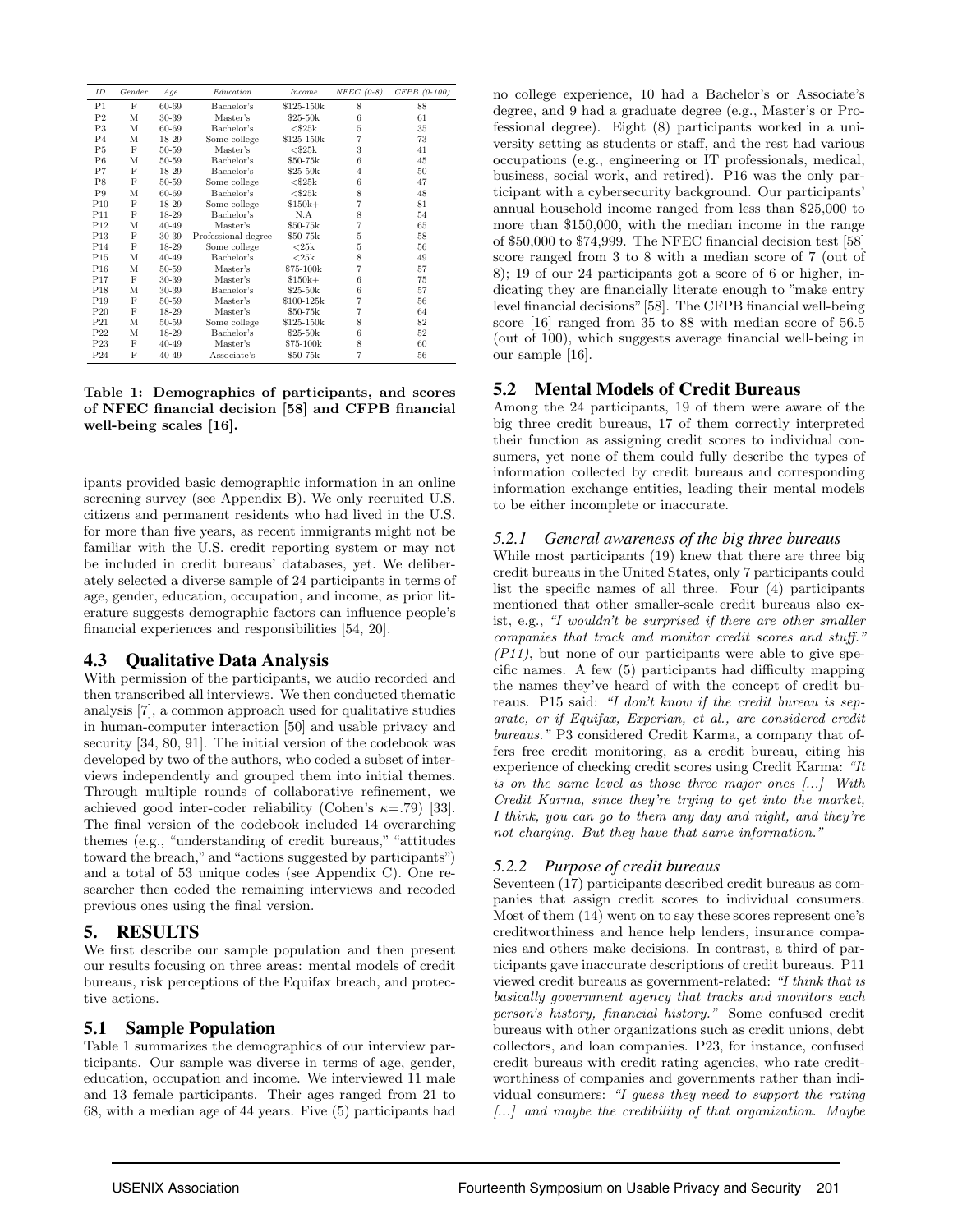any complaint from the customer. How they use their funding and if it's a bank, how they use the customer's money." P4 referred to credit bureaus as loan companies: "They loan out money to their credit card that they expect you to pay back. Then if you don't pay back, then they just charge you more interest.'

#### *5.2.3 Incomplete understanding of collected data*

Regarding the types of information collected by credit bureaus, PII (e.g., names, addresses, SSN) and financial-related information (e.g., number of credit cards and loans, credit limits, late payments) were noted most frequently, even for participants who did not conceptualize the purpose of credit bureaus correctly. Half of the participants mentioned the collection of employment history, public records (e.g., tax lien and bankruptcy), and inquiries made by creditors in recent years. About one fourth of participants (7) stated that the information collected by credit bureaus is "a lot," "a variety of different things," or "almost everything," yet no participant covered all types of data collected by NCRAs. Participants' knowledge was closely tied with their personal experience with credit bureaus. Those who checked their credit reports recently and more frequently were able to recall more details, but still showed uncertainty sometimes: "Well I think they use past accounts and maybe employment history. I know they use length of credit. But like I said, I don't know, random guessing." (P24).

Some participants thought credit bureaus collected certain data, which credit bureaus do not actually collect. For instance, P9 thought credit bureaus checked in with a consumer's relatives and kept tabs on social media profiles such as Facebook: "Facebook I think would just show things like their hobbies and [...] travel, like to go to Europe or Las Vegas [...] it would give you an idea of their lifestyle, and if they're throwing money around."

#### *5.2.4 Information providers and customers*

Many (19) participants noted that financial institutions are the primary information providers for credit bureaus. "I guess people who provide information are like banks, loan companies, loan providers, debt collectors and just people who you've rented with before and haven't paid back or stores or credit card companies" (P13). Some participants mentioned auto dealers, governments, and utility companies as information providers, but these were brought up much less frequently. As for customers of credit bureaus, more participants (19) mentioned creditors and lenders than other businesses (e.g., car dealerships and landlords). Some participants noted that information providers of credit bureaus are simultaneously their customers, and there exists collaboration between these institutions. According to P16: "What I also imagine is that they also send some of that information back to banks and lenders, it's a two-way street I assume, and there's probably data sharing agreements between the two of them."

#### *5.2.5 Offerings of credit bureaus*

Many (14) participants were aware of their right to obtain a free credit report annually. Only a few (4) mentioned other products and services offered by credit bureaus that are associated with a fee, such as a credit monitoring service. A substantial portion of participants (15) noted that although they knew they could check credit scores directly at credit

bureaus, they preferred to check their scores through other means (such as banks or third-party financial management tools like Credit Karma) due to low cost, convenience and frequency of updates. A prominent issue is that participants rarely knew the difference between FICO score and the scores provided by NCRAs, which are calculated using different models. P22 asked: "As far as I know, I'm not sure how, I guess, the credit bureau interacts with the FICO credit scores, or if they create them?"

Notably, low income participants generally knew these services were offered, but chose not to take advantage of them, in some cases refusing to interact with credit bureaus altogether. P5 and P15 both said they had no interest in checking their credit reports. According to P15: "I can find out my credit score [...] there's a website where you can, but of course I have been reluctant to do that because,  $(a)$  I know my credit's terrible, (b) I don't want to give them any information." Participants with higher income who did not use these offerings cited how they did not see the need to apply for credit cards, borrow money, or make big purchases.

#### *5.2.6 Negative perceptions of credit bureaus*

Almost half of our participants (10) expressed a moderately or strongly negative sentiment towards credit bureaus and/or the whole credit reporting system. In some instances, negative perceptions stemmed from doubts on whether the credit reporting system was fair to consumers. P19 said: "I don't like the idea that things like auto insurance and getting an apartment [...] people come up with cash upfront and they still get denied because of a credit report [...] it does make sense that there is something like this, but not the way it's running right now." P14 described how credit bureaus increased inequality by worsening the financial well-being of people who were less affluent: "It's really like a bad cycle. If you don't have enough money and then you need a loan, and then you can't get a loan or your interest rate is really high and you can't afford to pay it." Some (5) participants explicitly stated that credit bureaus and related institutions such as banks took advantage of individual consumers. P24 said that credit bureaus work to serve the interest of lenders, with little concerns about individual consumers: "For the interest of who? Those in power to make these laws ... I'm assuming they probably all have lobbyists and things that could potentially benefit collaborators of credit bureaus, like lenders, businesses and car companies."

Other negative perceptions originated from personal experiences with credit bureaus. P1 said that her husband was once denied a credit card, because credit bureaus provided the credit file of another person with the same name to the credit card company. P5 went through a long process of disputing erroneous credit card charges, during which credit bureaus offered little support, leading her to lose faith in the system: "[The dispute process] It's probably all automated and they only take what people give them. I've been on there for things that I should not have been, but I feel powerless to try to get that stuff off. I just give up. I don't care. That's why I say I don't want to look  $\lceil \mu p \rceil$  my credit report). Because how much stress and time that would take?"

Moreover, some (5) participants expressed confusion and concern over the data collection and aggregation process between credit bureaus and their information providers and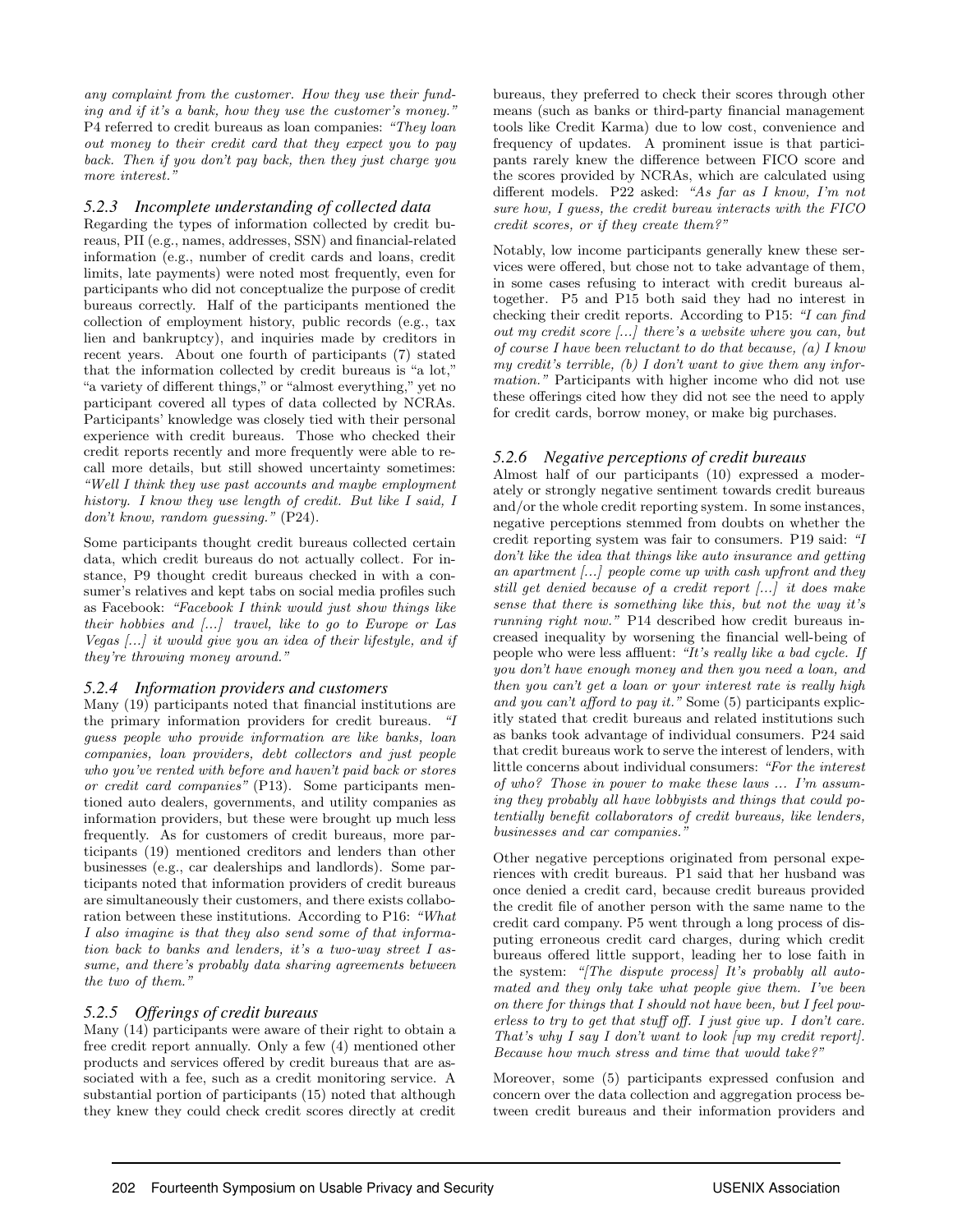customers. For instance, P3 expressed his frustration when he found out information about transactions between him and other businesses will inevitably fall into the hands of credit bureaus, a process he defined as "breach of confidentiality": "When it comes to credit bureaus, I don't think there is any such thing as confidentiality  $[...]$  Whatever I'm talking to these people [banks], whatever they do, that should be strictly between them and I. Okay? But somehow, in my mind, the credit bureau ends up with this information."

## 5.3 Perceived High Risk of the Equifax Breach

More than half of our participants had heard of the Equifax data breach before the interview. They conceptualized identity theft as the primary risk of the breach and described different ways that it could happen. Several (3) participants also noted privacy invasion as a secondary risk. Nevertheless, participants seldom associated these risks with themselves, implying the existence of optimism bias.

#### *5.3.1 Aware but vague memory of the event*

Participants showed a high awareness of the occurrence of the 2017 Equifax breach. A majority of participants (20) knew a data breach happened to one of the big three bureaus. 14 of them knew the breach was at Equifax, and the rest either did not remember the name, or attributed the breach to Experian.

Similar to our findings on the perceived types of data collected by credit bureaus, participants generally had a vague idea that the company was hacked, leading to the disclosure of "a lot of" information, but many participants stated that they could not remember a lot of details. P2 said: "I don't know the specifics, if it was a hacker attack or something like that, but I know that a lot of information got out and millions of people were affected." As for types of information that were exposed, PII including name, address, date of birth, and SSN, was mentioned most frequently, followed by bank account numbers and credit card numbers. 6 participants, who all included credit card transactions and loan history in their mental models of credit bureaus' data collection, also erroneously assumed these types of information were exposed in the breach whereas in reality they were not.

#### *5.3.2 Identity theft as the primary risk*

Most participants (19) mentioned risk of identity theft as a direct consequence of the data breach. Some (10) participants followed up with examples of how identity theft could happen. "The consequences? Probably a lot of identity theft. It could make it very easy if somebody wants to steal somebody's identity. They could get hold of those big three or four, the name, SSN, and birth date and could just open up a bunch of accounts under their name, and they'd be none the wiser" (P2). However, most of these examples focused on the opening of new accounts and fraudulent charges on existing accounts; only 2 participants brought up misuses of stolen personal information that did not require credit checks, such as tax fraud. P12 further mentioned that this breach prompted him to consider filing his tax return earlier this year: "It could lead to some fraud around tax time. I heard the other day where people are... or criminals take other people's tax returns. I'm going to file my tax returns as soon as I can."

Participants' knowledge of what data was exposed influenced their perception of the risk posed by identity theft. The loss of SSN triggered more identity theft concerns compared to other types of PII (e.g., names, addresses and dates of birth) and financial information (e.g., credit history and credit card numbers). P13 differentiated the sensitivity of exposed information based on how publicly accessible it was: "You can find someone's date of birth and name online, but the social security number should be harder to find." P19 was concerned due to how SSN's are hard to replace: "You can't get a new Social Security Number, the government is not very accommodating about that and all these other things. I would prefer not to think about it because you'll just be screwed." Both P13 and P19 mentioned that it is the combination of different kinds of data that scared them the most. As P19 said, "If someone were to steal your identity [...] you would just be helpless. It's not like sometimes someone will take a credit card out in your name or somehow try and use your bank, and you have some recourse, but if they've got everything I have no idea what you would do."

#### *5.3.3 Privacy invasion as the secondary risk*

In addition to identity theft, 3 participants stated that the exposure of such sensitive data is an invasion of privacy. Although P5 did not use the word 'privacy' explicitly, she described her panic when she thought about how much the hackers could know about her: "The hackers, they would find out my personal information, which really scares me. I don't want people to know where I live. I don't want people to know whatever information they have." P16, who did not explicitly state his own privacy concern, noted the possibility of knowing one's personal life in detail based on the exposed data: "As they aggregate that data they can get more and more information about you. For example if there's detailed credit card information, which God I hope not, they would know your shopping habits, they might know where you live, what kinds of cars you drive." P22 said he would value his financial information as privacy, but did not value it as highly as the loss of his SSN, due to the latter's repercussions for identity theft: "I guess I would value my Social Security number, number one, because I don't want my identity stolen. I also value my privacy, but I feel like I haven't gotten to a point yet where I've made lots of these kinds of credit-based purchases, so not yet at a point where that's my number one."

### *5.3.4 Change of trust*

Based on the perceived risks, 9 participants noted that this breach eroded their trust in Equifax's ability to ensure the security of consumers' data. P14 said that consumers had no choice but to trust Equifax because: "They're gonna get your information whether you wanted them to or not." P12 claimed his trust in Equifax decreased to the point that he did not accept the free credit monitoring service offered by Equifax: "Well, you didn't handle the other information, why should I trust you to monitor anymore information?" Interestingly, a counterexample is provided by P24, who said she would trust Equifax more because Equifax would now have better security practices: "I'd probably go back to them just because they're probably going to be a little bit more cautious than the one that didn't get hit."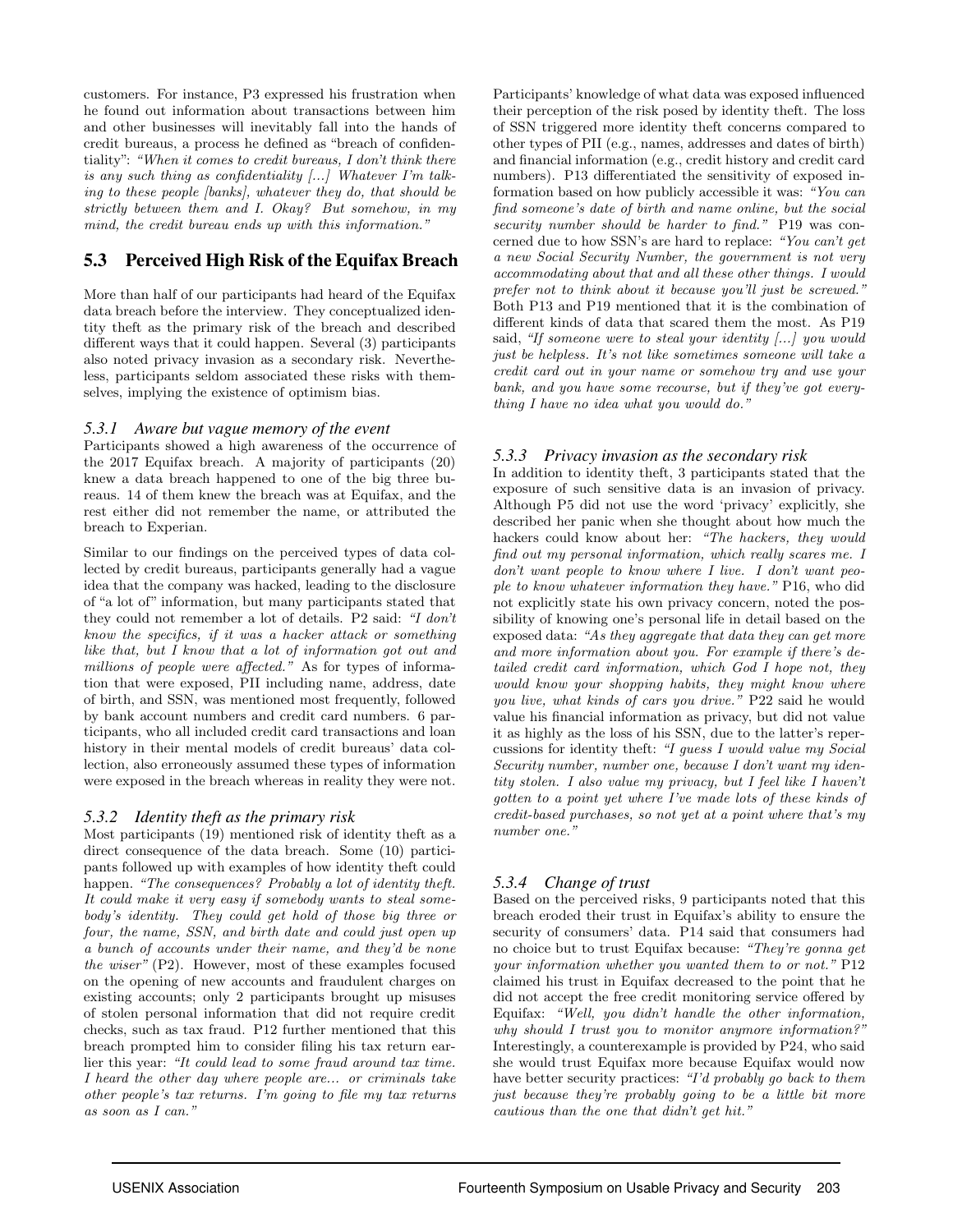#### *5.3.5 Underestimated likelihood of being affected*

While almost all participants demonstrated an understanding of the risks of the breach, the majority (17) did not assume they would be personally affected, exhibiting optimism bias [1]. We identified multiple reasons for the underestimation of personal risk. Four (4) participants mentioned how they checked the Equifax website to see if they were affected and received the message "your personal information was not impacted by this incident." Another reason is the notion of 'I have nothing to lose,' especially for low income participants. P5 said: "I don't have any credit. I have a bad record so I wouldn't do that [check if were affected]. Nobody can hurt me, it's already at the lowest place." The third reason is the absence of signals indicating negative repercussions, such as a lack of notifications to individual consumers from Equifax and lack of suspicious account activities since the breach occurred. P7 said: "They [Equifax] were like there was a breach and if you were directly affected we will let you know. [But then you never received?] No, so I was fine." The fourth reason is the presumption of not being included in Equifax's database, or having limited information in the database. For instance, P6 asserted he could not be affected because he had never held any credit cards so was not included in credit bureaus' databases. P8, who held a credit card but never checked her credit reports, believed her information shared with credit bureaus was not as extensive as someone who checks their credit reports or interacts with credit bureaus in other direct ways.

Even though some participants thought they might be affected by the breach, none claimed it in an assertive way. Among the 5 participants who received the "Your personal information might have been impacted by this incident" statement from Equifax's site, most were doubtful about the meaning of "might." P13 interpreted it as a public relation strategy which did not necessarily reflect the truth, causing little concern to her: "If they say no and then you get affected, you might be like: you said I wasn't gonna be affected so I didn't worry and I wasn't monitoring, you know? But if they say yes, then of course you're gonna freak out and start calling them, asking them for advice or services, whatever. But if they say maybe, that's like a safe, middle ground for a company to say." Other participants who did not check the website but felt they might be affected developed this notion based on the sense that " $[if]$  these many people were affected, it's likely that I was affected" (P2).

#### 5.4 Negligence of Protective Actions

Figure 2 lists the frequency of protective actions taken, based on the FTC's suggestions for the Equifax data breach and identity theft in general [83]. More than half of our participants (14) did not actively take any protective measures after the Equifax breach, despite the perceived high risk. Participants were either unaware of available tools, or intentionally avoided using them for various reasons.

#### *5.4.1 Insufficient knowledge*

The high portion of participants who were unaware of available protective measures suggests insufficient knowledge as a primary reason for inaction. Only 3 participants correctly described fraud alerts, and all of them learned it from being affected by previous data breaches and being offered the service as compensation. The remaining participants either said they did not know what fraud alerts were, or associated



Figure 2: Status of suggested actions taken or not taken by participants.

fraud alerts with alerts sent from banks and credit card companies when fraudulent activities occur. Similarly, credit freezes were incorrectly interpreted as freezing credit cards by half of our participants. Participants generally considered the measures offered by banks and credit card companies as effective and useful in preventing identity theft. However, their unawareness of the nature of fraud alert and credit freeze measures provided by credit bureaus hampers them in utilizing these actions to protect their credit information.

#### *5.4.2 Costs inhibit action taking*

Cost appears to be a significant issue in determining the likelihood of whether an action was adopted. Actions with no cost were more favored: checking Equifax's website was the one taken by most participants (10), followed by checking credit reports either through the annual credit report site or third-party services for free (6), and a closer selfmonitoring of existing accounts (5). For the remaining four options in Figure 2, most actions were initiated prior to the Equifax breach when participants had been affected by previous, separate data breaches and received free services as compensation. In particular, 7 participants expressed their doubts about the effectiveness of identity theft protection in relation to the associated cost. P22 said: "It feels like you're giving them money for nothing. Also I don't know if I believe them because they can't own all of my data, so how are they actually protecting me?"

For the 4 participants who had initiated a credit freeze, only P19 paid to have her report frozen at all three NCRAs after the breach. P16 froze his credit at all three NCRAs for free since he had been a documented victim of a previous data breach. P12 placed a credit freeze only at Equifax, which was offered for free. P20 placed only a free credit freeze at ChexSystems, a smaller-scale credit bureau. Almost one third of participants (7) expressed that freezing and unfreezing credit reports should be free, not only for Equifax but also for other credit bureaus.

Some (5) participants viewed identity theft protection services as a waste of money. P3 said: "I'm poor. I'm having a hard time keeping my head above water or staying. I'm not giving them [credit bureaus] money for their profits." P8 considered these services as an unwise investment: "It wouldn't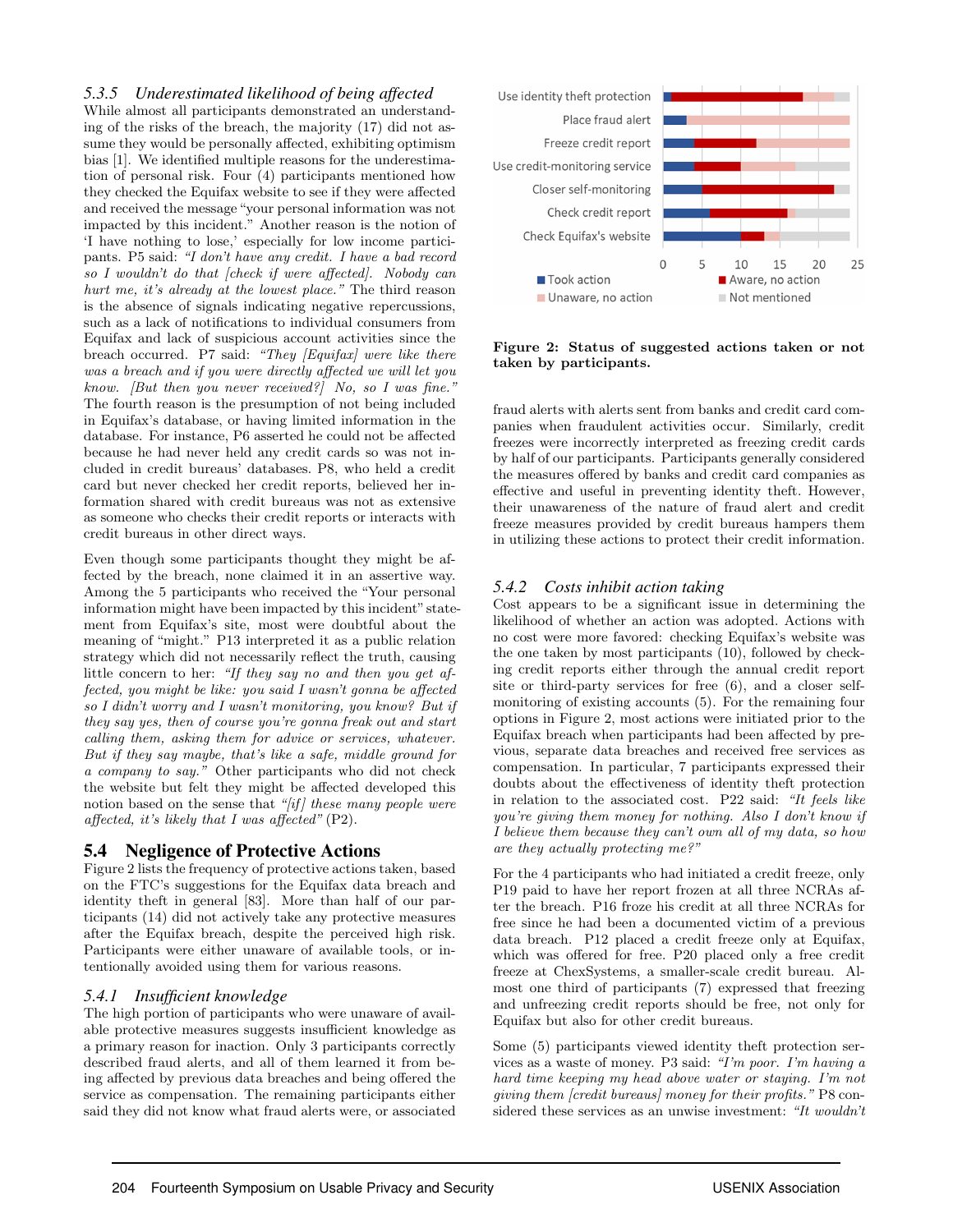be worth paying for something like that, but if I had a lot of assets then I would pay for something like that, because I'd be more likely to lose money."

#### *5.4.3 Optimism bias*

A few (5) participants attributed their reason for inaction to the perceived low likelihood of being affected by the breach, making the assumption that whoever had access to the stolen data would target people who were more affluent and had a better credit history. P9 described himself as "a small fish in the pond": "Why would they come after me? If they're going to go to all the bother of stealing my identity, why don't they go after somebody with some real wealth?" It is worth noting that this stance was not limited to those with lower income. P1, who claimed to have an affluent income and high credit scores, did not consider herself a target either: "These days people can be so tricky about applying for things in your name [...] and especially people who had good credit. I would think they would definitely target them. Someone like my son who has a high FICO score they might make that a priority."

#### *5.4.4 Tendency to delay actions*

A fourth reason for inaction is a general retroactive way of dealing with risks. Six (6) participants stated that they have not noticed anything bad happen to them since the breach occurred, and saw this as reassurance that no protective actions were needed. When asked about why she did not do anything in response to the breach, P10 said: "I haven't had any problems with my credit since that happened, that I heard about, so I'm not too concerned." Three (3) participants noted that this might not be the most effective approach, but such awareness was not enough to trigger action. For instance, P9 shared his general attitudes towards risks in life: "Right now, I don't have any problems, so I'm not really going to worry about it, and that's probably a very bad attitude, but I have enough problems in life without looking for trouble." Similarly, P23 reflected that she might not have a very proactive approach: "I wait until something bad happens and then I will react to it, so maybe it's not as good as a proactive approach. So far I think I'm okay with all the finance and nobody's stole my identity yet."

### *5.4.5 Sources of advice for initiated actions*

For participants who did initiate actions, 10 said they were motivated or reminded to take actions after receiving advice from a variety of sources. News media were brought up most often, primarily informing participants about the breach and available options rather than prompting actions. For instance, P9 reflected he heard of the breach from NBC Nightly News but did not follow their recommendations: "I'm not sure which company it was, Equifax or which one, but I remember, it's been a while [...] consumers were supposed to take action and do something, but I didn't pay much attention to it because I didn't feel threatened." Four (4) participants mentioned TV advertisements of LifeLock as the information source of identity theft protection, but none of them had signed up for the service.

In contrast, 4 participants who learned about available actions from sources they trusted (e.g., family members, colleagues, and experts) followed the given advice. P19 talked about how she decided to initiate credit freezes after hearing recommendations from a colleague: "He's our tech guy,

he put together an e-mail from various things that he'd seen about how to find out and what to do, and so I finally did something." P16 followed a security expert's advice to place credit freezes at all three big NCRAs after he was involved in a previous data breach: "There's a gentleman named Brian Krebs, who is active in the security community, and he gave a very informative article about what's involved with credit freezes, and why he chose to take that path to protect his credit. Given the way I use credit and given the way I have a very good credit rating, and given the data breaches it made a lot of sense for me to do that." P16 also mentioned that he shared Krebs' article to his family members after knowing his son was affected by the Equifax breach.

#### *5.4.6 False sense of security*

Three (3) participants mentioned that taking actions created a "false sense of security" (P16) that led to them not taking other actions. P19, for example, after freezing her credit report at all three bureaus, did not continue to monitor her credit reports or accounts: "I downloaded the reports so I had a copy of it then, but I haven't done anything since then with regards to looking at it, since I assumed that the freeze is working. I guess I am trusting the freeze, and also I just don't want the hassle of having to worry about it all the time." P16 said how, after he was involved in a prior data breach and froze his report, he checked his reports once a year instead of increasing the frequency at which he checked his reports, which he thought he should do. He was also aware that a credit freeze cannot fully eliminate the risk of identity theft: "I think the credit freeze can help with some of it, but again it depends on the institution that they're using... let's say for example it was a car loan. If somebody was able to misrepresent themselves as me they might be able to get the loan, and because the person didn't find out that there was a credit freeze, maybe there's an agency or maybe someone else besides the big three that is used to verify someone's credit information. That would be a concern to me."

### *5.4.7 Usability issues*

Usability issues did not necessarily deter participants from taking actions but still affected their experience. Two (2) participants mentioned the need to use a PIN to lift the freeze was inconvenient. P8 described how a credit freeze created a lot of hassles for her elderly parents: "I know my father one time I was with him and he wanted to buy something, and he had to call the company, TransUnion, but then he couldn't remember his account, his numbers and it just seemed like it was a lot of trouble, and nowadays since you always have to know so many different passwords it makes it difficult to remember." Another instance is P20, who initially tried to place credit freeze at NCRAs, but found it "costs money and delays things," so she eventually placed a credit freeze at a smaller bureau ChexSystems.

Participants also offered suggestions on making the information flows around credit bureaus more transparent. For instance, P5 was not satisfied that consumers could only partially check what data credit bureaus collect about them, with limited resources for intervention: "I think that I can learn what they know about me, but I don't have the power and the access to find out ... well, I guess it should be equal, those reporting should be the same as those who have their name reported, but I'm skeptical." P23 expressed confusion about different credit scores provided by different bureaus,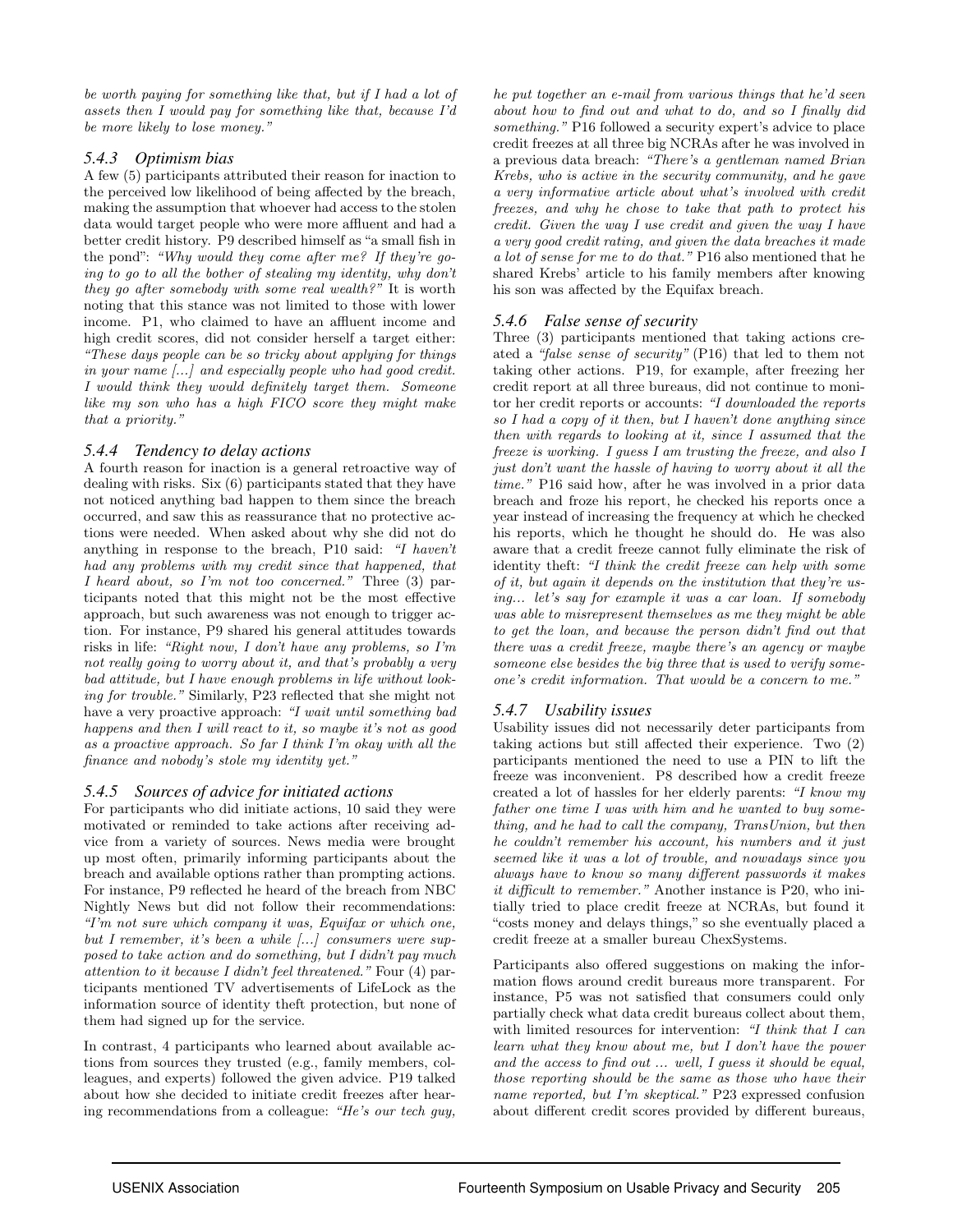and argued that they should all be the same. Some participants stated that Equifax should communicate more openly about its mistake, instead of publishing a website and assigning the responsibility of checking and taking actions to consumers. P21 said: "They should have reached out to their companies or their customers. Be very open about what exactly happened to the extent possible on a personal basis and communicate that to me personally." P16 offered a general suggestion to the credit reporting system: "I think the best way to regulate them is to define the boundaries around privacy and data, and then to come up with means and standards to protect that information. Then on top of that there should be means for consumers to work with those companies to have them respond to errors and misinformation, and to meet consumer needs."

## 6. DISCUSSION

Our findings provide insights on the reasons why consumers' concerns and risk awareness did not translate into protective behaviors after the Equifax data breach. Next, we first discuss potential limitations of our study, before summarizing our key insights and discussing the implications of our findings for public policy, technical solutions, and educational efforts.

### 6.1 Limitations

Our study has certain limitations. First, as is common for qualitative research [50], our sample size cannot support quantitative conclusions about the general U.S. population. We also acknowledge that our sample exhibits a higher level of education on average. However, we believe our study provides rich qualitative insights on people's mental models of credit bureaus and hurdles in taking protective actions after data breaches. Findings like optimism bias and a reactive approach to dealing with risk are unlikely to be specific to more educated people. We recruited a demographically diverse sample to gather a wide range of issues, perceptions and perspectives. Furthermore, while we studied credit bureaus and protective behavior in the context of the 2017 Equifax breach, our findings provide insights beyond this particular data breach.

Second, we conducted our study four months after the 2017 Equifax breach was made public. This may have resulted in a dilution effect— a decrease in awareness of the breach during the time between the breach and our interviews. We chose the timing deliberately to ensure participants had sufficient time to take any protective actions they might want to take. Although most participants had vague memory of the details of the breach, they still remembered clearly that it occurred as well as what actions they did and did not take, and were able to articulate the reasons why.

Third, our study is limited by the self-reported nature of interviews. Participants may overclaim their security and privacy concerns due to social desirability bias. To mitigate this issue, we designed our interview script to avoid biasing participants about security and privacy risks, giving them opportunities to bring up details of their own attitudes and actions before prompting them about protective measures.

## 6.2 Key Insights

Our findings reveal that protective actions were less influenced by mental models and risk perception, but more influenced by costs, sources of advice, an optimism bias of "the rich will be targeted" and "I've got nothing to lose."

#### *6.2.1 Awareness does not lead to action*

Our participants' mental models of credit bureaus and their risk awareness were not the primary factors affecting their protective behaviors. In line with previous work [88, 10, 92, 91], we found connections between certain components of participants' mental models and their identity theft risk perception: for instance, the only 2 participants who mentioned the potential of tax fraud also specified government agencies as information providers of credit bureaus. A majority of participants showed detailed awareness of identity theft risks (regardless of the sophistication of their mental models), and yet most did not translate this awareness into action. For participants who had articulated mental models of credit bureaus but chose not to take action, their decisions seemed to be influenced by the misinterpretation of the outcome of existing tools and their own biases, rather than a lack of knowledge on how credit bureaus operate.

#### *6.2.2 Costs as a barrier for protective action*

A striking theme among our findings is how credit reports not only disadvantage people with low income, but on top of that, the fees associated with protective actions (such as freezing or unfreezing one's credit report) further enhance the barriers to take protective actions for people with low income. Identity theft protection, for instance, was perceived as an untrustworthy and unwise investment by about one fourth of the participants. For participants who had initiated a credit freeze, half of them did not place it at all NCRAs due to the costs at the other credit bureaus: hence, their credit freezes were not fully effective. Most participants who took actions in response to the breach chose economical options, such as checking the free annual credit report and keeping a close monitoring on existing accounts themselves.

#### *6.2.3 Security advice as a trigger for action*

Our findings confirm the significance of the source as an important factor in security advice adherence, similar to previous studies [69, 68], and provide additional insights about potential effects of different types of sources. Quite a few participants gained the awareness of the breach and certain protective actions from news media, but the awareness was not enough to trigger taking protective actions. Among those who took actions, many of them actually followed recommendations from sources with high perceived expertise and trustworthiness, rather than seeking information themselves. A possible explanation is that participants generally received high-level information of the incident from news media, but were more likely to resonate with the detailed, personal experiences provided by people they trusted. Our finding implies the importance for future research to examine how different characteristics of sources (e.g., social closeness, accessibility, quality, credibility, up-to-dateness) may affect the selection of sources and effectiveness of security advice.

#### *6.2.4 Underestimating risk of being affected*

The reasons for inaction are related to factors previously identified as preventing users from using security and privacy measures. For example, optimism bias— the general tendency of underestimating the possibility of being affected by negative events  $[74]$  — is a significant factor in affecting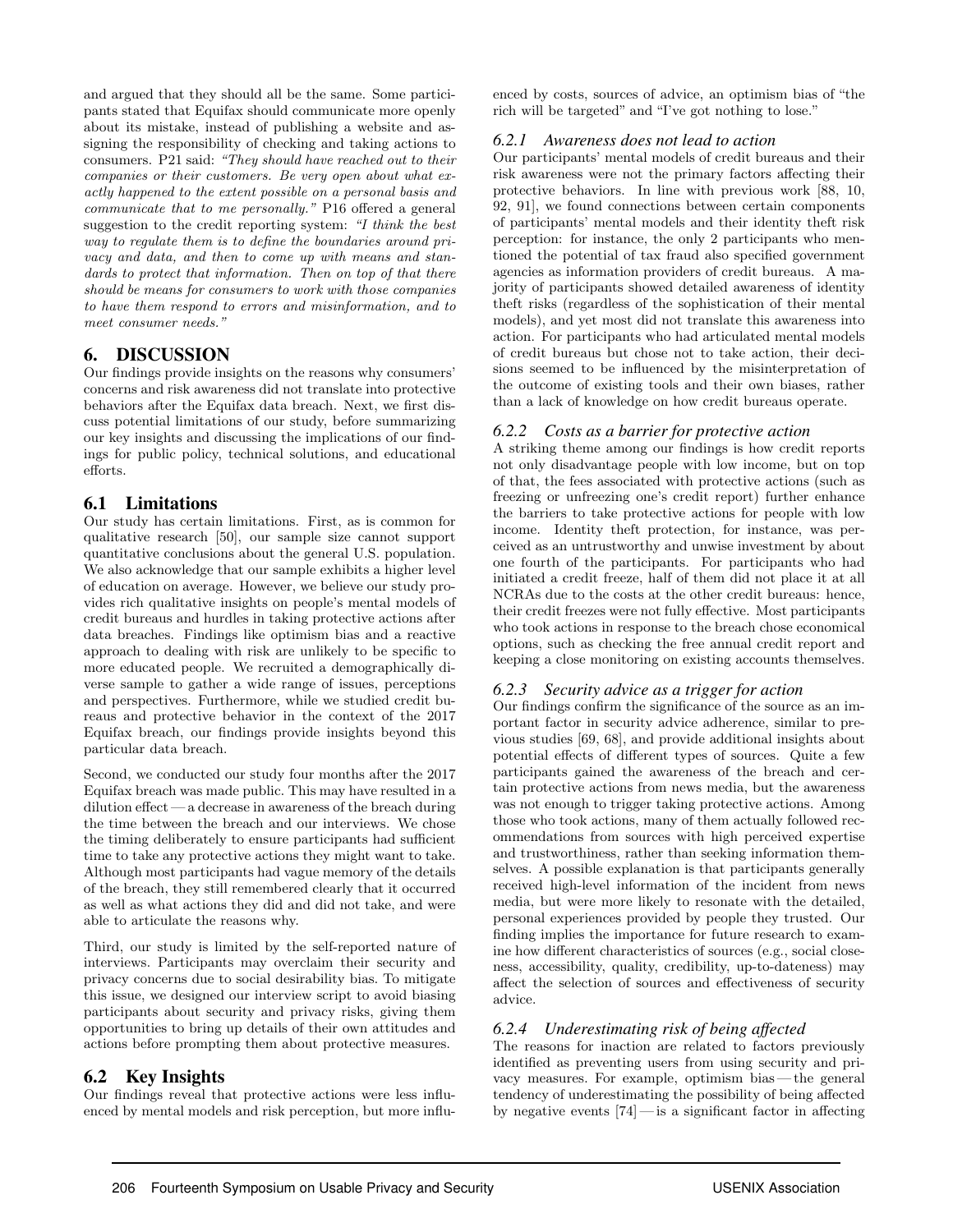privacy and security decisions [1]. Our study confirms this by showing that, regardless of participants' own income levels, they tended to think the 'rich' were more likely to become the target of identity theft. Our results exhibit similar patterns to Camp's findings [13], in that people tend to underestimate security risks when the negative consequences of previous risky behaviors are unnoticed, which reinforces the notion that protective action is not needed.

#### *6.2.5 The "I've got nothing to lose" fallacy*

Among participants with low income, the lack of motivation to take actions is similar to the well-known 'I've got nothing to hide' fallacy in privacy research [78]— some people believe they do not need to be concerned about privacy, as long as they have no secrets to hide. Similarly, several participants in our study did not exhibit strong motivations to take actions because they thought they had nothing to lose, given their limited income or assets. Nevertheless, this notion runs counter to a population survey conducted in 2013 [66]: people in low income households were highly likely to have negative online experiences, such as having email and social media accounts compromised. In addition, this survey pointed out that median households were most likely to be victims of identity theft rather than high income households [66], potentially due to the latter group being more capable of affording identity theft protection services.

### 6.3 Implications and Recommendations

Our findings have implications for public policy, as well as for technical and educational approaches for improving consumers' reaction to data breaches.

#### *6.3.1 Public policy recommendations*

Our findings demonstrate the need to revise or amend the Fair Credit Reporting Act to better protect consumers' sensitive information held by credit bureaus as well as lower the barriers for consumers to take sufficient protective actions.

*Free and frequent access to credit reports.* We argue that consumers should be able to obtain their detailed credit reports from the NCRAs for free at anytime. Under the FCRA, consumers are entitled to check their credit reports for free once a year at each NCRA. We found that participants preferred to check their credit status through banks and third-party financial management services, due to lower costs, greater convenience and usability, and the ability to more frequently check their credit scores. Nevertheless, many of these third-party offerings only show a credit score and a simplified version of the report, which may lead consumers to overlook important details in a full version report. In some cases, these services aggregate credit scores from different credit bureaus but do not explain it explicitly to participants, leading to confusion. Given these issues, and the impacts of identity theft and erroneous credit reports on someone's life, a free and frequent access to credit reports is needed to lower the barriers for consumers to monitor their credit reports for irregular activities.

*Free credit freezes.* Similarly, credit freezes— which are currently the most effective way of limiting undesired access to one's credit data— should be free under any circumstance in all states (some U.S. states already have state legislation mandating credit freezes to be free), as also suggested by Bruce Schneier in his congress testimony on the Equifax breach [73]. Currently, a freeze or unfreeze operation can cost up to \$10 per NCRA depending on the state of residence, and this credit freeze has to be performed at each NRCA separately.

*Stringent and preemptive oversight.* The magnitude of the 2017 Equifax breach indicates a need for more stringent oversight of credit bureaus and better auditing credit bureaus' operation and data security. In the past, the FTC has charged both credit bureaus [28] and data furnishers [31] for violating rules of the FCRA. While such measures might be appropriate reactions after a breach occurred, our findings showed that participants in general held a negative sentiment towards credit bureaus on many aspects, such as inaccurate credit files, opaque data aggregation practices, and inappropriate handling of data breaches. In addition to remedial enforcement, more emphasis should be placed on preemptive oversight measures (such as detecting and preventing misconduct through audits), in order to ensure the security and accuracy of consumer credit data.

#### *6.3.2 Technical recommendations*

Accompanying public policy reform, better technical solutions should be implemented to ensure that regulatory efforts result in improved protective measures for consumers.

*Enhancing usability of protection mechanisms.* Our findings revealed the tools consumers use to manage their credit data have severe usability issues: participants experienced hassles when using some of the tools (e.g., forgetting whether a credit freeze had been placed), or avoided using them due to low perceived trustworthiness. Educating consumers about protective actions would not make sense unless these usability issues are addressed. We argue that credit freezes, for instance, should be offered as an integrated, user-friendly system. Similar to fraud alerts, credit freeze requests should be automatically communicated between all three NCRAs, rather than requiring consumers to work through (and pay for) the steps of freezing or unfreezing their credit with each bureau.

*Enhancing transparency of information flows.* Further research should focus on making credit-related information flows more transparent and on re-thinking how consumers can be integrated into these information flows. Our study shows that the opaque data collection and aggregation process of credit bureaus leads to misconception: some participants believed they were not included in credit bureaus' databases since they had no credit card, whereas in reality credit bureaus can still collect data about them from other information providers such as car dealerships and utility companies. Compounding this is how consumers cannot opt out of Equifax's services. Even though they can avoid using certain paid services, such as credit monitoring, consumers have no control over the information exchange between NCRAs or other credit bureaus and their data providers.

Nevertheless, efforts can be made to make the information flows more transparent with higher engagement from consumers. One possibility is to develop just-in-time notifications informing consumers whenever companies request access to their credit data, new data is added to their credit file, or any credit bureau creates a credit file about them.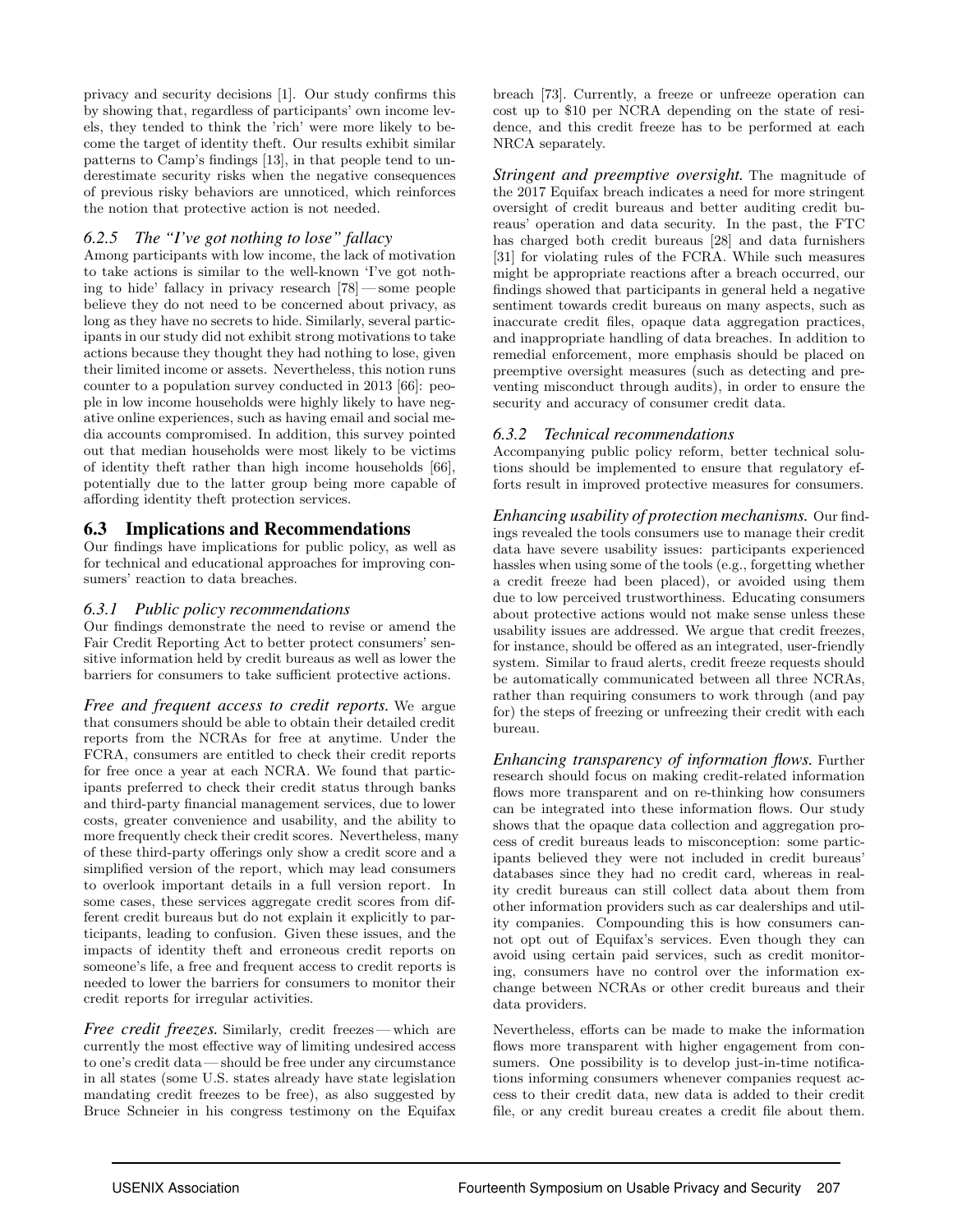Such a notification system could be a centralized offering, similar to the FTC's annual credit report website, or (less ideally) offered by individual credit bureaus. Once a consumer signed up for this service and their identity has been verified, these notifications could be delivered in various formats (e.g., mobile app, text message, email). These notifications should also be quick to read and easy to understand.

Such notifications could even be combined with an approval process between credit bureaus and consumers when a credit request is made by a third party, so that consumers have the agency to allow or deny those requests [73]— similar to permission requests on smartphones. Moreover, given how for some participants the current dispute process is problematic and can erode trust, dispute options could be integrated directly into this notification system. For instance, consumers could immediately raise a red flag when they notice wrong data being added to their files, thus making the dispute process function more timely and efficient. This might lead to higher quality of credit data overall, thus benefiting not only consumers, but credit bureaus and lenders as well.

#### *6.3.3 Educational efforts*

Furthermore, the implementation of regulatory and technical measures should be accompanied by the development and assessment of effective consumer education. Similar to previous findings [18], participants in our study showed a limited understanding of existing tools such as credit freeze and fraud alert, and frequently misinterpreted their outcomes.

*Aiming educational resources at influencers.* Efforts to educate consumers about financial literacy and identity theft protection should aim to enhance not only the understanding of key financial concepts, but also the aptitude in managing personal finances and making reasonable financial decisions [70]. While making resources more widely accessible online is important, our findings suggest that provisioning resources alone is not sufficient to reach the majority of consumers. Our participants tended to act primarily upon advice from people they trusted rather than news and online resources, and the fact that no participant mentioned the abundant free resources on identity theft protection, such as the FTC's identity theft website, illuminates the significant gap between consumers' awareness and available public resources. However, it also suggests an interesting opportunity: enlisting financially-literate or tech-savvy consumers as 'influencers' to educate their community. Rather than creating 'one-size-fits-all' educational materials and resources, help people who are already motivated and well versed in these matters better communicate ideas and recomendations to others.

## 7. CONCLUSION

We examined consumers' mental models of credit bureaus, risk perceptions, and reasons for taking or not taking protective action in the context of the 2017 Equifax data breach. We found that mental models varied, especially with regards to information flows and information providers of credit bureaus. We also found that identity theft and privacy invasion were perceived as the primary and secondary risks of this breach, with most participants demonstrating a good understanding of how these risks may manifest. But more importantly, we found that, overall, the accuracy or completeness of consumers' mental model, and awareness of the

data breach and its risks, did little to explain consumers' inaction; instead, factors such as insufficient knowledge regarding protective actions, optimism bias, a belief that only 'rich' people would be targets, a tendency to delay actions, a false sense of security, usability issues, and associated fees played a much more prominent role.

In line with our findings, we propose directions for future research. One is to confirm and quantify our results through larger-scale surveys, examining the prevalence of our identified reasons for taking or not taking protective measures, and also formalizing the aspects of mental models we identified through structural equation modeling. Another direction is to conduct longitudinal studies to investigate whether there is any significant shift of consumers' attitudes and behaviors in reaction to a data breach over time. Furthermore, future research should analyze other types of non-self-reported data that may better represent consumers' actual behaviors, such as comments regarding the breach on social media, and numbers of credit freezes placed at each NCRA.

We outline implications and recommendations for public policy, technical and educational efforts aimed at enhancing consumer protections and empowering consumers to more effectively protect themselves after data breaches. Efforts in these areas should be pursued simultaneously in order to increase chances of success. Consumer protection regulation needs to be augmented with usable protection mechanisms and systems that make the credit system's information flows more transparent. At the same time, new systems are needed to better integrate consumers into these information flows through just-in-time notifications and integrated approval and dispute capabilities. However, on their own new usability and technology solutions are unlikely to be adopted by NCRAs due to little incentive to provide usable or free measures to consumers, unless mandated through regulatory oversight. Educational efforts, furthermore, are needed to make consumers aware of their rights and available choices and guide them to take actions.

So far, the 2017 Equifax data breach has not resulted in regulatory changes, despite efforts by consumers and policy makers. A class action lawsuit against Equifax by consumers is on-going [5]. The Consumer Financial Protection Bureau (CFPB) has received more than 20,000 complaints regarding the Equifax data breach, but the CFPB has not yet responded [79]. Recently, bills have been introduced in Congress aiming to impose stricter penalties for data breaches [87] and to make fraud alerts and credit freezes more accessible for consumers [86]. Nevertheless, Congress has not been able to translate these proposals into legislation due to conflicting interests, particularly from industry [56], resulting in counter proposals that instead would make it easier for financial institutions to evade responsibilities when a data breach occurs [53].

While we conducted our study in the context of credit bureaus and the 2017 Equifax data breach, we believe that our findings also provide indications as to why people might not act after data breaches in general. The combination of optimism bias, usability issues, and financial hurdles seems to be a powerful deterrent to protective actions, which requires further investigations in other contexts and the development of holistic approaches to address these issues together rather than focusing only on one or a subset of them.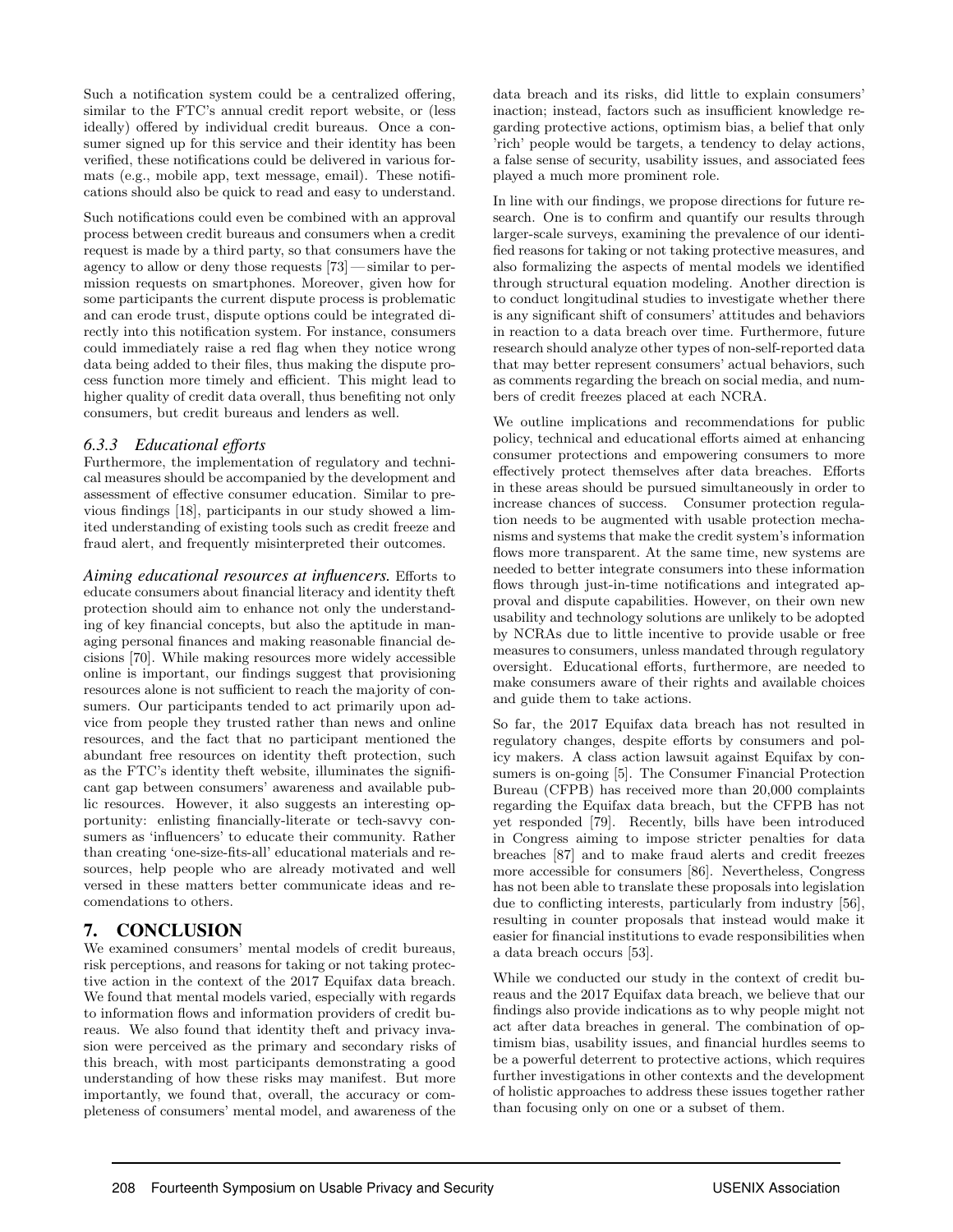## 8. REFERENCES

- [1] A. Acquisti, I. Adjerid, R. Balebako, L. Brandimarte, L. F. Cranor, S. Komanduri, P. G. Leon, N. Sadeh, F. Schaub, M. Sleeper, et al. Nudges for privacy and security: Understanding and assisting users' choices online. ACM Computing Surveys (CSUR), 50(3):44, 2017.
- [2] A. Acquisti, L. Brandimarte, and G. Loewenstein. Privacy and human behavior in the age of information. Science, 347(6221):509–514, 2015.
- [3] A. Acquisti, L. K. John, and G. Loewenstein. The impact of relative standards on the propensity to disclose. Journal of Marketing Research, 49(2):160–174, 2012.
- [4] I. Adjerid, A. Acquisti, L. Brandimarte, and G. Loewenstein. Sleights of privacy: Framing, disclosures, and the limits of transparency. In Proceedings of the Ninth Symposium on Usable Privacy and Security, page 9. ACM, 2013.
- [5] E. Ambrose. How to get in on a class-action lawsuit against equifax. https://finance.yahoo.com/news/class-actionlawsuit-against-equifax-174234204.html, 2018. last accessed on: 05.22.2018.
- [6] T. Armerding. The 17 biggest data breaches of the 21st century. https://www.csoonline.com/article/ 2130877/data-breach/the-biggest-data-breachesof-the-21st-century.html, 2017. last accessed on: 02.12.2018.
- [7] J. Aronson. A pragmatic view of thematic analysis. The qualitative report,  $2(1):1-3$ , 1995.
- [8] Association of Corporate Counsel. The fair and accurate credit transactions act (FACTA). http://www.acc.com/legalresources/ quickcounsel/tfaacta.cfm, 2011. last accessed on: 01.22.2018.
- [9] A. Bahney. Credit freeze: What is it and should you do it? http://money.cnn.com/2017/09/12/pf/whatis-a-credit-freeze/index.html, 2017. last accessed on: 02.12.2018.
- [10] C. Bravo-Lillo, L. F. Cranor, J. Downs, and S. Komanduri. Bridging the gap in computer security warnings: A mental model approach. IEEE Security  $\mathcal C$ Privacy, 9(2):18–26, 2011.
- [11] J. Bromberg, T. Alexander, S. Kerney, and V. Tarpinian. Identity theft services: Services offer some benefits but are limited in preventing fraud. Technical report, Government Accountability Office, Washington D.C., United States, 2017.
- [12] D. Cameron. Equifax has been sending consumers to a fake phishing site for almost two weeks. https://gizmodo.com/equifax-has-been-sendingconsumers-to-a-fake-phishing-s-1818588764, 2017. last accessed on: 01.22.2018.
- [13] L. J. Camp. Mental models of privacy and security. IEEE Technology and society magazine, 28(3), 2009.
- [14] L. J. Camp, F. Asgharpour, D. Liu, and I. Bloomington. Experimental evaluations of expert and non-expert computer users' mental models of security risks. Proceedings of WEIS 2007, 2007.
- [15] Consumer Financial Protection Bureau. Key dimensions and processes in the US credit reporting

system: A review of how the nation's largest credit bureaus manage consumer data. Technical report, Washington, DC: US Government Printing Office, 2012.

- [16] Consumer Financial Protection Bureau. Measuring financial well-being: A guide to using the CFPB Financial Well-Being Scale. https://www.consumerfinance.gov/data-research/ research-reports/financial-well-being-scale/, 2015. last accessed on: 02.16.2018.
- [17] Consumer Financial Protection Bureau. CFPB orders TransUnion and Equifax to pay for deceiving consumers in marketing credit scores and credit products. https://www.consumerfinance.gov/aboutus/newsroom/cfpb-orders-transunion-andequifax-pay-deceiving-consumers-marketingcredit-scores-and-credit-products/, 2017. last accessed on: 01.22.2018.
- [18] L. K. Cox. Your credit cards keep getting hacked: Only 1% use credit freezes. https://www.creditsesame.com/blog/credit/ credit-cards-hacked-only-one-percent-fightback-with-credit-freezes/, 2017. last accessed on: 02.12.2018.
- [19] K. Craik. The nature of explanation. Cambridge University, Cambridge UK, 1967.
- [20] B. Cude, F. Lawrence, A. Lyons, K. Metzger, E. LeJeune, L. Marks, and K. Machtmes. College students and financial literacy: What they know and what we need to learn. Proceedings of the Eastern Family Economics and Resource Management Association, 102(9):106–109, 2006.
- [21] K. Dake. Orienting dispositions in the perception of risk: An analysis of contemporary worldviews and cultural biases. Journal of cross-cultural psychology, 22(1):61–82, 1991.
- [22] A. E. Dastagir. Equifax data breach: I tried to freeze my credit. there were problems. https://www.usatoday.com/story/money/2017/09/ 13/equifax-data-breach-tried-freeze-my-creditthere-were-problems/663014001/, 2017. last accessed on: 01.22.2018.
- [23] S. Dekker and E. Hollnagel. Human factors and folk models. Cognition, Technology & Work,  $6(2)$ :79–86, 2004.
- [24] M. Douglas and A. Wildavsky. Risk and culture: An essay on the selection of technological and environmental dangers. Univ of California Press, 1983.
- [25] M. Fagan and M. M. H. Khan. Why do they do what they do?: A study of what motivates users to (not) follow computer security advice. In Twelfth Symposium on Usable Privacy and Security (SOUPS 2016), pages 59–75, 2016.
- [26] L. Fair. Fraud alerts vs. credit freezes: FTC FAQs. https://www.ftc.gov/newsevents/blogs/business-blog/2017/09/fraudalerts-vs-credit-freezes-ftc-faqs, 2017. last accessed on: 01.22.2018.
- [27] Federal Reserve System. Credit reports and credit scores. https://www.federalreserve.gov/ creditreports/pdf/credit\_reports\_scores\_2.pdf, 2017. last accessed on: 01.22.2018.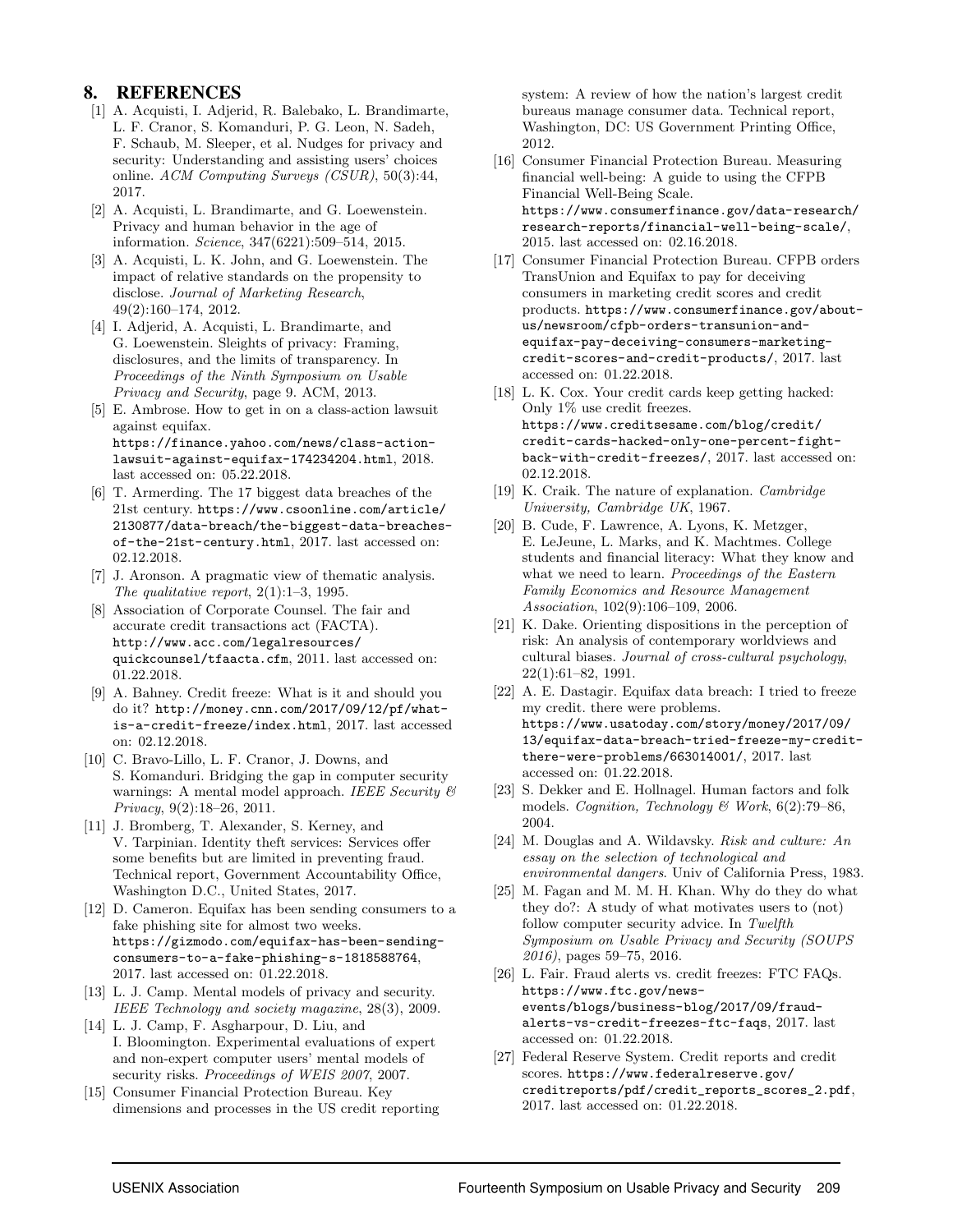- [28] Federal Trade Commission. Nation's big three consumer reporting agencies agree to pay \$2.5 million to settle ftc charges of violating fair credit reporting act. https://www.ftc.gov/news-events/pressreleases/2000/01/nations-big-three-consumerreporting-agencies-agree-pay-25, 2000. last accessed on: 01.22.2018.
- [29] Federal Trade Commission. Fair and accurate credit transactions act of 2003. https://www.ftc.gov/enforcement/statutes/fairaccurate-credit-transactions-act-2003, 2003. last accessed on: 01.22.2018.
- [30] Federal Trade Commission. Report to congress under section 319 of the fair and accurate credit transactions act of 2003. Technical report, Washington DC: US Government Printing Office, 2012.
- [31] Federal Trade Commission. Debt collector settles ftc charges it violated fair credit reporting act. https://www.ftc.gov/news-events/pressreleases/2016/05/debt-collector-settles-ftccharges-it-violated-fair-credit, 2016. last accessed on: 01.22.2018.
- [32] B. Fischhoff, P. Slovic, S. Lichtenstein, S. Read, and B. Combs. How safe is safe enough? a psychometric study of attitudes towards technological risks and benefits. Policy sciences, 9(2):127–152, 1978.
- [33] J. L. Fleiss, B. Levin, and M. C. Paik. Statistical methods for rates and proportions. John Wiley & Sons, 2013.
- [34] A. Forget, S. Pearman, J. Thomas, A. Acquisti, N. Christin, L. F. Cranor, S. Egelman, M. Harbach, and R. Telang. Do or do not, there is no try: user engagement may not improve security outcomes. In Twelfth Symposium on Usable Privacy and Security (SOUPS 2016), pages 97–111, 2016.
- [35] J. W. Forrester. Counterintuitive behavior of social systems. Technological Forecasting and Social Change, 3:1–22, 1971.
- [36] D. Gentner and A. L. Stevens. *Mental models*. Psychology Press, 2014.
- [37] K. B. Grant. How to protect yourself after the Equifax breach: Assume you're affected. https: //www.cnbc.com/2017/09/08/how-to-protectyourself-after-the-equifax-data-breach.html, 2017. last accessed on: 01.22.2018.
- [38] M. Hadi and B. Logan. Equifax: Hackers may have the personal details of 143 million US customers. http://www.businessinsider.com/equifaxhackers-may-have-accessed-personal-details-143-million-us-customers-2017-9, 2017. last accessed on: 01.22.2018.
- [39] M. Harbach, M. Hettig, S. Weber, and M. Smith. Using personal examples to improve risk communication for security & privacy decisions. In Proceedings of the SIGCHI conference on human factors in computing systems, pages 2647–2656. ACM, 2014.
- [40] E. Harrell and L. Langton. Victims of identity theft, 2014. US Department of Justice, Office of Justice Programs, Bureau of Justice Statistics, 2015.
- [41] M. Helander, T. Landauer, and P. Prabhu. Mental models and user models. In Handbook of

human-computer interaction, pages 49–63. Elsevier, 1997.

- [42] A. E. Howe, I. Ray, M. Roberts, M. Urbanska, and Z. Byrne. The psychology of security for the home computer user. In Security and Privacy (SP), 2012 IEEE Symposium on, pages 209–223. IEEE, 2012.
- [43] I. Ion, R. Reeder, and S. Consolvo. "... no one can hack my mind": Comparing expert and non-expert security practices. In SOUPS, volume 15, pages 1–20, 2015.
- [44] L. Irby. 8 people who check your credit report. https://www.thebalance.com/people-who-checkcredit-report-960517, 2017. last accessed on: 02.12.2018.
- [45] A. Johnson. Equifax breaks down just how bad last year's data breach was. https: //www.nbcnews.com/news/us-news/equifax-breaksdown-just-how-bad-last-year-s-data-n872496, 2018. last accessed on: 05.22.2018.
- [46] P. N. Johnson-Laird. Mental models and reasoning. The nature of reasoning, pages 169–204, 2004.
- [47] A. Klein. The real problem with credit reports is the astounding number of errors. https://www.brookings.edu/research/the-realproblem-with-credit-reports-is-the-astoundingnumber-of-errors/, 2017. last accessed on: 01.22.2018.
- [48] S. Kokolakis. Privacy attitudes and privacy behaviour: A review of current research on the privacy paradox phenomenon. Computers & Security,  $64:122-134$ ,  $2017$ .
- [49] T. Kude, H. Hoehle, and T. A. Sykes. Big data breaches and customer compensation strategies: Personality traits and social influence as antecedents of perceived compensation. International Journal of Operations & Production Management, 37(1):56–74, 2017.
- [50] J. Lazar, J. H. Feng, and H. Hochheiser. Research methods in human-computer interaction. Morgan Kaufmann, 2017.
- [51] J. Lin, S. Amini, J. I. Hong, N. Sadeh, J. Lindqvist, and J. Zhang. Expectation and purpose: understanding users' mental models of mobile app privacy through crowdsourcing. In Proceedings of the 2012 ACM Conference on Ubiquitous Computing, pages 501–510. ACM, 2012.
- [52] R. Lipshitz and O. Ben Shaul. Schemata and mental models in recognition-primed decision making. Naturalistic decision making, pages 293–303, 1997.
- [53] M. Litt. Three bills in congress this week would let equifax off the hook. https://uspirg.org/news/usp/three-billscongress-week-would-let-equifax-hook, 2018. last accessed on: 05.22.2018.
- [54] A. Lusardi and O. S. Mitchell. How ordinary consumers make complex economic decisions: Financial literacy and retirement readiness. Quarterly Journal of Finance, 7(03):1750008, 2017.
- [55] M. Mahoney. Errors and gotchas: How credit report errors and unreliable credit scores hurt consumers. Technical report, Washington, DC: Consumers Union, 2014.
- [56] M. Matishak. After equifax breach, anger but no action in congress.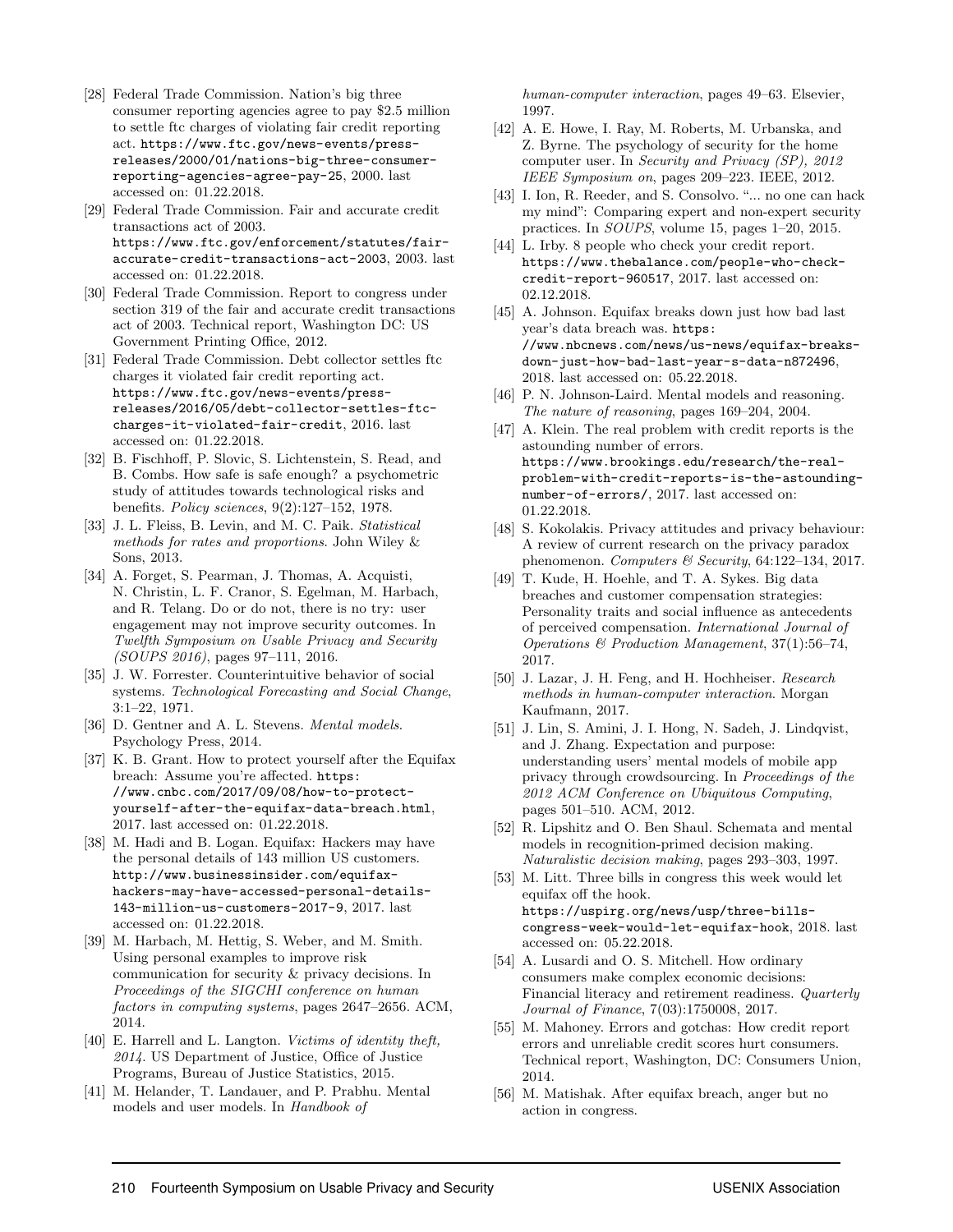https://www.politico.com/story/2018/01/01/ equifax-data-breach-congress-action-319631, 2018. last accessed on: 05.22.2018.

- [57] A. Naini. Equifax and wells fargo reveal what's offensively wrong with forced arbitration. http://www.nydailynews.com/opinion/equifaxwells-fargo-reveal-wrong-forced-arbitrationarticle-1.3520644, 2017. last accessed on: 02.15.2018.
- [58] National Financial Educators Council. Test your knowledge with the nfec financial foundation test. https://www.financialeducatorscouncil.org/ financial-foundation-test/, 2017. last accessed on 01.22.2018.
- [59] D. A. Norman. Some observations on mental models. Mental models, 7(112):7–14, 1983.
- [60] K. Olmstead and A. Smith. Americans and cybersecurity. Technical report, The Pew Research Center, 2017.
- [61] M. Osakwe. What's the difference between fraud alerts and credit freezes? https://www.huffingtonpost.com/entry/whatsthe-difference-between-fraud-alerts-andcredit\_us\_596e4acde4b07f87578e6c7b, 2017. last accessed on: 01.22.2018.
- [62] M. W. Perl. It's not always about the money: Why the state identity theft laws fail to adequately address criminal record identity theft. J. Crim. L.  $\mathcal{C}$ Criminology, 94:169, 2003.
- [63] Ponemon Institute. The aftermath of a data breach: Consumer sentiment. Technical report, Ponemon Institute LLC, 2014.
- [64] E. Rader and R. Wash. Identifying patterns in informal sources of security information. Journal of Cybersecurity, 1(1):121–144, 2015.
- [65] E. Rader, R. Wash, and B. Brooks. Stories as informal lessons about security. In Proceedings of the Eighth Symposium on Usable Privacy and Security, page 6. ACM, 2012.
- [66] L. Rainie, S. Kiesler, R. Kang, and M. Madden. Online identity theft, security issues, and reputational damage. Technical report, 2013.
- [67] S. Rayner and R. Cantor. How fair is safe enough? the cultural approach to societal technology choice. Risk analysis, 7(1):3–9, 1987.
- [68] E. M. Redmiles, S. Kross, and M. L. Mazurek. How i learned to be secure: a census-representative survey of security advice sources and behavior. In *Proceedings of* the 2016 ACM SIGSAC Conference on Computer and Communications Security, pages 666–677. ACM, 2016.
- [69] E. M. Redmiles, A. R. Malone, and M. L. Mazurek. I think they're trying to tell me something: Advice sources and selection for digital security. In Security and Privacy (SP), 2016 IEEE Symposium on, pages 272–288. IEEE, 2016.
- [70] D. L. Remund. Financial literacy explicated: The case for a clearer definition in an increasingly complex economy. Journal of Consumer Affairs, 44(2):276–295, 2010.
- [71] S. Romanosky, R. Telang, and A. Acquisti. Do data breach disclosure laws reduce identity theft? Journal of Policy Analysis and Management, 30(2):256–286,

2011.

- [72] Y. Sawaya, M. Sharif, N. Christin, A. Kubota, A. Nakarai, and A. Yamada. Self-confidence trumps knowledge: A cross-cultural study of security behavior. In Proceedings of the 2017 CHI Conference on Human Factors in Computing Systems, pages 2202–2214. ACM, 2017.
- [73] B. Schneier. Me on the equifax breach. https://www.schneier.com/blog/archives/2017/ 11/me\_on\_the\_equif.html, Nov 2017. last accessed on: 02.12.2018.
- [74] T. Sharot. The optimism bias. Current biology, 21(23):R941–R945, 2011.
- [75] R. Shay, I. Ion, R. W. Reeder, and S. Consolvo. My religious aunt asked why i was trying to sell her viagra: experiences with account hijacking. In Proceedings of the 32nd annual ACM conference on Human factors in computing systems, pages 2657–2666. ACM, 2014.
- [76] J. F. Short. The social fabric at risk: toward the social transformation of risk analysis. American sociological review, 49(6):711–725, 1984.
- [77] C. Skeath. Delaware amends data breach notification law to require credit monitoring, attorney general notification. https://www.insideprivacy.com/datasecurity/data-breaches/delaware-amends-databreach-notification-law-to-require-creditmonitoring-attorney-general-notification/, 2017. last accessed on: 01.22.2018.
- [78] D. J. Solove. I've got nothing to hide and other misunderstandings of privacy. San Diego L. Rev., 44:745, 2007.
- [79] E. Stewart. Consumers have filed thousands of complaints about the equifax data breach. the government still hasn't acted. https://www.vox.com/policy-andpolitics/2018/4/30/17277172/equifax-databreach-cfpb-elizabeth-warren-mick-mulvaney, 2018. last accessed on: 05.22.2018.
- [80] E. Stobert and R. Biddle. The password life cycle: user behaviour in managing passwords. In Proc. SOUPS, 2014.
- [81] P. Szewczyk and S. Furnell. Assessing the online security awareness of australian internet users. 2009.
- [82] The Federal Trade Commission. Consumer reports: What information furnishers need to know. https://www.ftc.gov/system/files/documents/ plain-language/bus33-consumer-reports-whatinformation-furnishers-need-know\_0\_0.pdf, 2016. last accessed on 01.22.2018.
- [83] The Federal Trade Commission. The equifax data breach: What to do. https://www.consumer.ftc. gov/blog/2017/09/equifax-data-breach-what-do, 2017. last accessed on 02.12.2018.
- [84] The Federal Trade Commission. Identity theft recovery steps. https://www.identitytheft.gov/, 2018. last accessed on: 02.15.2018.
- [85] S. Vosniadou and W. F. Brewer. Mental models of the earth: A study of conceptual change in childhood. Cognitive psychology, 24(4):535–585, 1992.
- [86] Warren, Elizabeth. S.1816 freedom from equifax exploitation act. Technical report, United States Congress, 2018.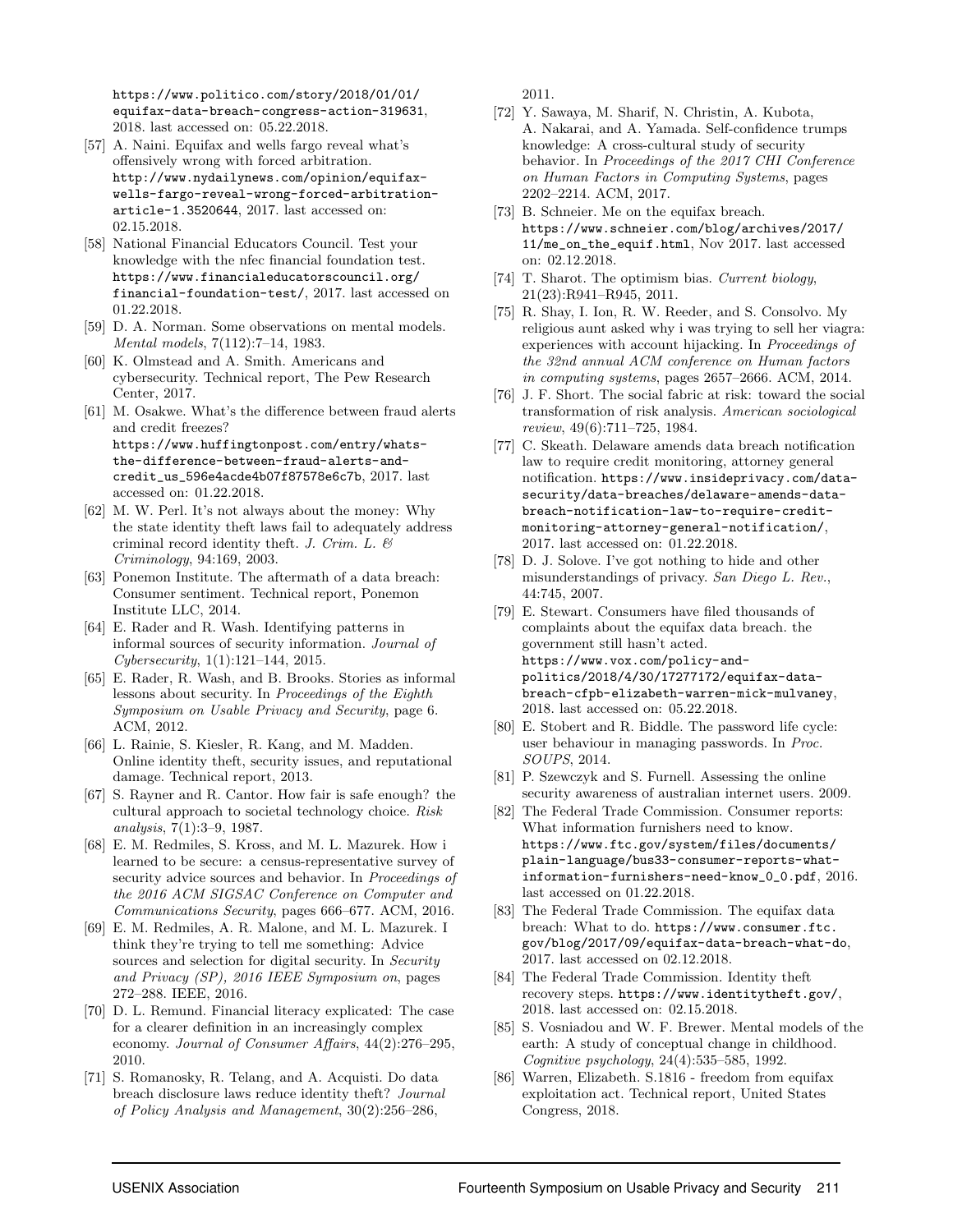- [87] Warren, Elizabeth. S.2289 data breach prevention and compensation act of 2018. Technical report, United States Congress, 2018.
- [88] R. Wash. Folk models of home computer security. In Proceedings of the Sixth Symposium on Usable Privacy and Security, page 11. ACM, 2010.
- [89] M. D. White and C. Fisher. Assessing our knowledge of identity theft: The challenges to effective prevention and control efforts. Criminal Justice Policy Review, 19(1):3–24, 2008.
- [90] H. Xia and J. C. Brustoloni. Hardening web browsers against man-in-the-middle and eavesdropping attacks. In Proceedings of the 14th international conference on World Wide Web, pages 489–498. ACM, 2005.
- [91] Y. Yao, D. L. Re, and Y. Wang. Folk models of online behavioral advertising. In CSCW, pages 1957–1969, 2017.
- [92] E. Zeng, S. Mare, and F. Roesner. End user security & privacy concerns with smart homes. In Symposium on Usable Privacy and Security (SOUPS), 2017.

### APPENDIX

#### A. INTERVIEW GUIDE

- 1. Could you tell me how you manage your personal finance, such as income and credit cards? Has it changed over time?
	- (a) If yes, could you tell me any particular points that the change occurred?
	- (b) If no, could you explain why?
- 2. What's the first thing that comes into your mind when you hear the term "credit bureau"?
	- (a) From your point of view, what do credit bureaus do?
	- (b) You just said credit bureaus do... How do they do this? Could you draw or sketch on the paper to make it clear? (A few prompts listed as below if necessary)
		- i. What information do they collect?
		- ii. What parties do they share information with?
		- iii. What do they know about you?
		- iv. What information you can get from them?
		- v. What is their purpose?
	- (c) Could you name some credit bureaus?
- 3. Could you tell me your personal experience with credit bureaus?
	- (a) Have you ever interacted with credit bureaus directly?
		- i. If yes, when was the last time, and how was the experience?
		- ii. If no, could you explain why?
	- (b) What do you know about your credit history and credit scores?
	- (c) Have you ever checked your credit report?
		- i. If yes, when was the last time? What prompted you to check it? How did you do it? With which credit bureau? Only one or multiple?
		- ii. If no, why not?
- (d) Have you ever checked your credit score? (if they have checked report, ask if credit report included credit score)
	- i. If yes, when was the last time? What prompted you to check it? How did you do it? With which credit bureau? Only one or multiple?
	- ii. If no, why not?
- (e) Do you feel that credit bureaus have an impact on your life?
	- i. If yes, what is the impact?
	- ii. If no, could you explain why not?
- 4. Have you ever heard of Equifax?
	- (a) If yes, what do you know about it?
	- (b) If no, "Equifax is one of the big three consumerfocused credit bureaus in the United States".
- 5. Equifax experienced a data breach in 2017. How much do you know about the data breach of Equifax?
	- (a) Have you ever heard of this Equifax data breach before this interview?
		- i. If yes, could you describe what happened based on your understanding?
		- ii. If no, "It happened between May and July in 2017 and compromised the personal information (i.e. names, addresses, birth dates and Social Security Numbers) of over 145 million Americans".
	- (b) In your view, what are the potential consequences of this breach?
	- (c) What was your reaction when you heard about the Equifax data breach?
	- (d) How do you feel about your data at Equifax now? Did it change after the breach?
	- (e) Do you know if you were personally affected by this breach?
		- i. Do you know if data about you was exposed in the data breach?
		- A. If yes, how do you know?
		- ii. Did you check if you were affected?
		- A. If yes, how did you do it?
		- iii. Did you check your credit reports at any point since you learned about the breach?
			- A. When did you do it? How often?
			- B. How did you do it?
			- C. Only at Equifax or also at other credit bureaus?
	- (f) Do you know what you could do to protect your credit data in general?
	- (g) Did you do anything to protect yourself in response to the breach?
		- i. Have you heard of fraud alerts?
		- A. Can you describe what it is?
		- B. Have you placed a fraud alert before or after the Equifax data breach?
		- C. Can you describe how?
		- D. With Equifax? With other credit bureaus? Which ones?
		- E. Did you pay money for it?
		- F. How long has the fraud alert been active for?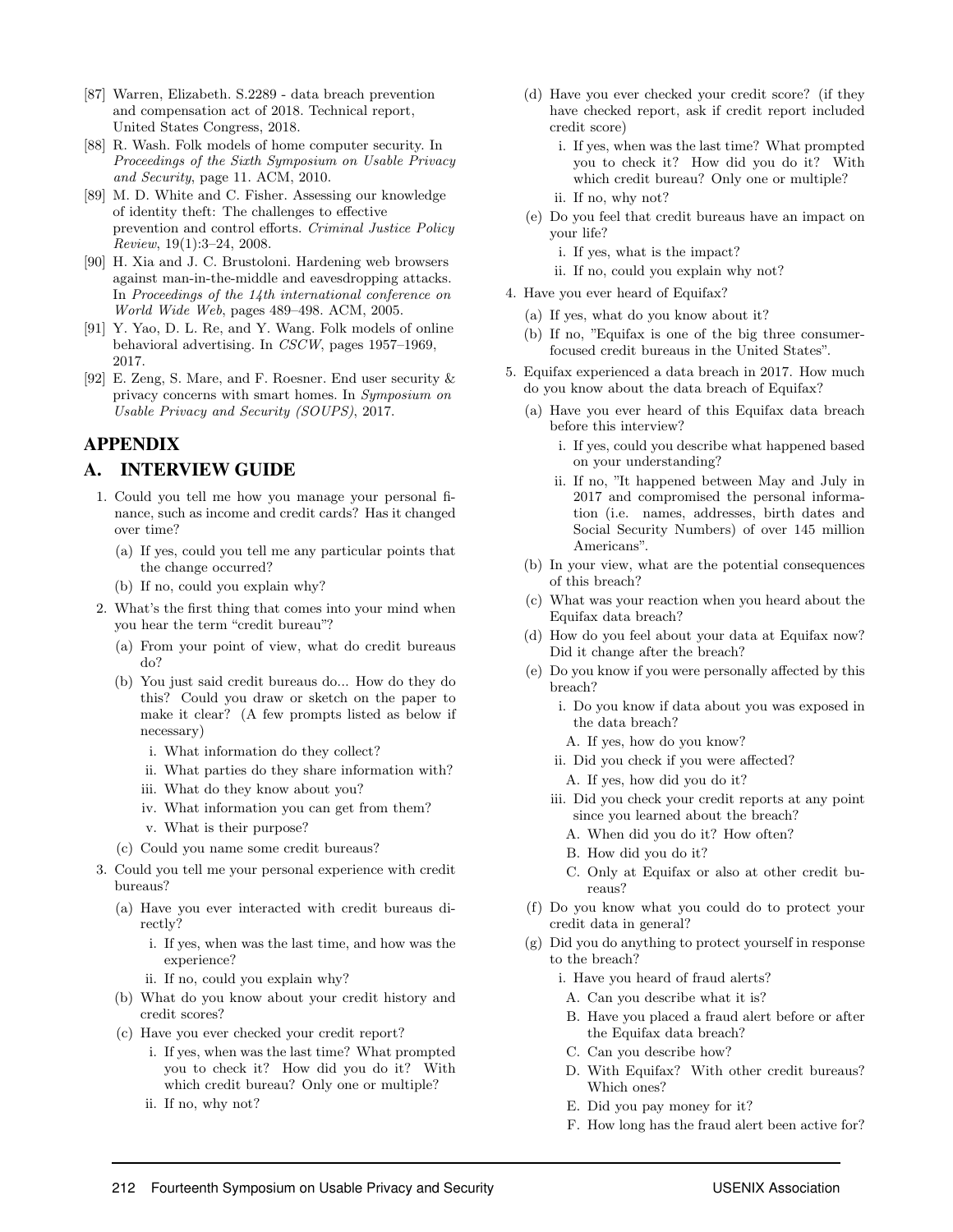- ii. Have you heard of a credit freeze?
	- A. Can you describe what it is?
	- B. Have you placed a credit freeze before or after the Equifax data breach?
	- C. Can you describe how?
	- D. With Equifax? With other credit bureaus? Which ones?
	- E. Did you pay money for it?
	- F. How would you unfreeze your credit?
- iii. Did you start monitoring your credit and bank accounts more often since then?
	- A. Can you describe how?
	- B. With Equifax? With other credit bureaus? Which ones?
	- C. Do you pay money for it?
- iv. Have you heard of identity theft protection?
	- A. Can you describe what it is?
	- B. Have you signed up for any identity theft protection services?
	- C. Can you describe how?
	- D. With what company/entity?
	- E. Do you pay money for it?
- v. Did you do any other things not mentioned previously?
- 6. Before this breach occurred...
	- (a) Have you ever experienced any data security problem, such as someone secretly changed your password?
	- (b) Have you ever experienced identity theft, such as someone applying for credit cards under your name? (For each question, if yes, follow up with "Could you tell me more about the experience? Do you feel it has any impact on you?")

#### B. SCREENING SURVEY

Thank you for your interest in our study! Please answer a few questions about your demographics and availability for the interview.

- 1. In which year were you born?
- 2. What is your current gender identity?
	- (a) Male
	- (b) Female
	- (c) Non-binary/third-gender
	- (d) Not listed (please specify)
	- (e) Prefer not to answer
- 3. What is the highest level of education you have completed?
	- (a) Less than high school
	- (b) High schhol degree or equivalent
	- (c) Some college but no degree
	- (d) Trade, technical, or vocational degree
	- (e) Associate's degree
	- (f) Bachelor's degree
	- (g) Master's degree
	- (h) Doctoral degree
- (i) Professional degree (JD, MD, etc.)
- (j) Other (please specify)
- (k) Prefer not to answer
- 4. Which of the following categories best describes your occupation?
	- (a) Administrative support (e.g., secretary, assistant)
	- (b) Art, Writing, or Journalism (e.g., author, reporter, sculptor)
	- (c) Business, Management, or Financial (e.g., manager, accountant, banker)
	- (d) Education or Science (e.g., teacher, professor, scientist)
	- (e) Homemaker
	- (f) Legal (e.g., lawyer, law consultant, or law professor)
	- (g) Medical (e.g., doctor, nurse, dentist)
	- (h) Engineering or IT Professional (e.g., programmer, IT consultant)
	- (i) Service (e.g., retail clerk, server)
	- (j) Skilled Labor (e.g., electrician, plumber, carpenter)
	- (k) Unemployed
	- (l) Retired
	- (m) College student
	- (n) Graduate student
	- (o) Not listed (please specify)
	- (p) Prefer not to answer
- 5. What was your total household income before taxes during the past 12 months?
	- (a) Less than \$25,000
	- (b) \$25,000 to \$49,999
	- (c) \$50,000 to \$74,999
	- (d) \$75,000 to \$99,999
	- (e) \$100,000 to \$124,999
	- (f) \$125,000 to \$149,999
	- (g) \$150,000 or more
	- (h) Prefer not to answer
- 6. What is your citizen status?
	- (a) I am a citizen of the United States.
	- (b) I am a permanent resident of the United States.
	- (c) I am neither a citizen nor a permanent resident of te United States.
	- (d) Other (please specify)
	- (e) Prefer not to answer

(If answer to above question was "citizen of the United States" or "permanent resident"

- 7. How many years have you been living in the United States?
	- $(a) < 1$  year
	- (b) 1-2 years
	- (c) 2-3 years
	- (d) 3-4 years
	- $(e)$  4-5 years
	- $(f) > 5$  years
	- (g) Prefer not to say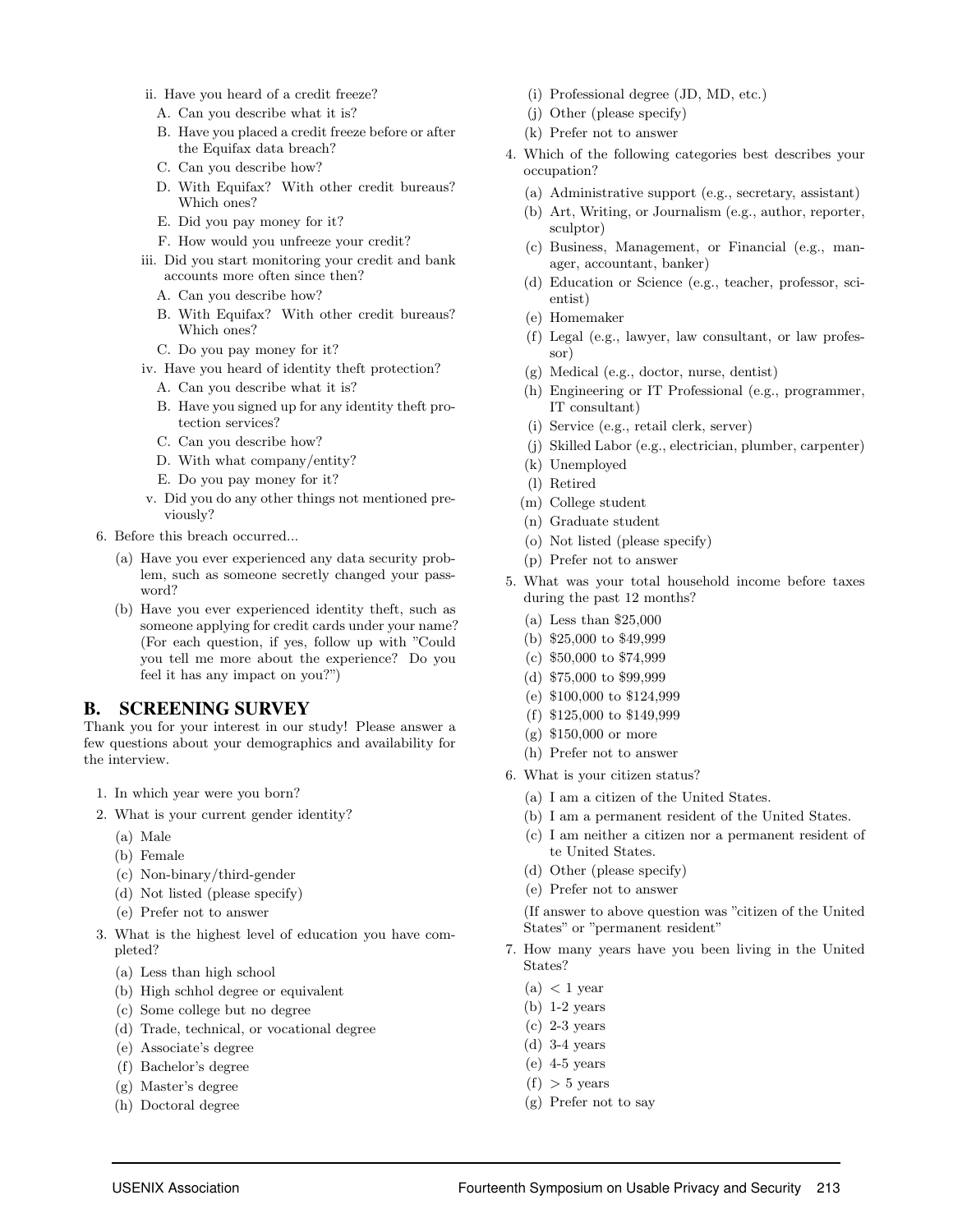## C. CODEBOOK

Below is the codebook used for interview transcript analysis, grouped into four big categories.

#### C.1 Category: Financial Management

Financial status: Description of general financial situation, e.g., income, number of checking/saving accounts, number of credit cards currently held, late payment, as well as the mentioning of occupation, big purchases (e.g., cars and mortgages).

Financial tracking: The way to keep track of earnings and spendings, manage different credit cards, use checks or do everything online, the way of paying bills (e.g., set up automatic withdrawals or pay bills whenever it comes).

Financial behavior change: Any particular change in the ways of managing one's finance, how and why it occurred, may also include behavioral change resulting from attitudinal change (e.g., I tried to spend less because I wanted to save money).

## C.2 Credit Bureau Related

Understanding of credit status: (1) The knowledge of the meaning and components of credit scores in general, how credit score is generated, whether it costs money to check credit scores, the mentioning that different bureaus may have different scores etc. (2) The impression of whether the participant's own credit score is good or bad, the description of when's the last time checking it and how to check it, where does the credit score come from (e.g., one of the three big bureaus or banks) (3) The impression of one's credit history, things included in the credit report, whether or not they have things like late payments and debts.

Awareness of credit bureaus: The number of credit bureaus, specific names of credit bureaus, also use this when they say they can't remember it or can't give the full name, also include the participant's knowledge or guess about whether there are bureaus other than the big three.

Impact of credit bureaus: "What impacts do credit bureaus have on you": how credit bureaus may impact consumer lives by giving credit ratings/scores or in other ways. Also include cases where participants say credit bureaus have little or no impact on them personally because of various reasons.

Check credit status at credit bureaus: Directly contact credit bureaus to access credit reports or sign up for other credit-related products and services, description of the process (e.g., schedule times to make use of the free opportunity to check credit reports annually).

Check credit status at other places: Usually through banks and third-party financial aggregation app (such as NerdWallet, Credit Karma, and Mint) to check credit history, credit score, or credit status in general, and the reason for doing it (e.g., it's free and more convenient), the frequency of the received updates, whether or not it might be helpful.

Reasons for no interactions: Description of having little or no interactions with credit bureaus, didn't check credit status through either credit bureaus or other places, and the reasons for doing it, e.g., I don't need to make big purchases or I don't want to know my credit status because it's poor.

Dispute process: Anything related to the dispute system within the credit reporting system, can be (1) the general telling that consumers have the right to dispute incorrect information; or (2) the complaint that the current dispute system doesn't work to solve consumers' problems (e.g., they have to spend a lot of time filing the dispute and it's hard to get the error eventually corrected).

Information providers of credit bureaus: Companies and organizations that provide information to credit bureaus, e.g., government, IRS, lending companies.

Customers of credit bureaus: Entities to which credit bureaus share or sell individual consumer's information, who may have the access to consumer credit files at credit bureaus. Also include cases where participants may not explicitly mention it but rather say it's an information exchange process, e.g., "I think that banks quarry them but they would also ask banks about".

Types of information collected: The types of information credit bureaus collect from their providers (e.g., checking accounts, savings, credit history, loans) about individual consumers, usually the answer following "what types of information do credit bureaus collect?" and "what do credit bureaus know about you?"

Offerings of credit bureaus: What information consumers can receive from credit bureaus, such as the annual free credit reports, credit reports that cost money to see credit scores, credit monitoring services.

Purpose of credit bureaus: This will refer to how credit bureaus use the collected information for, what their purposes are, e.g., assessing one's creditworthiness, generating credit scores. Answers following the question "what's the first word that you associate with credit bureaus" and "what are their purpose" might fall under this category.

Errors in mental models: This code encompass any obvious errors that we capture in participants' describing of credit bureaus.

Inaccurate credit files: Specific instance of negative perception - the experience that credit bureaus get errors on consumer credit files or retrieve the file of the wrong person, and hence leading to bad or unpleasant experience for consumers.

Opaque data aggregation process: Specific instance of negative perception - mentioning of the process how credit bureaus collect and aggregate all different types of information as opaque, unclear, not idea about what's going on behind the curtain.

Abusive use of power: Specific instance of negative perception - the mentioning that credit bureaus (and other related institutions such as governments and banks) are in the position of holding great power/have little interest in protecting consumer rights; consumers are in a relatively weak position.

Insidious data collection: Specific instance of negative perception - describing the data sharing between credit bureaus and data furnishers as passive, creepy or scary, without obtaining consent from consumers. As for consumers,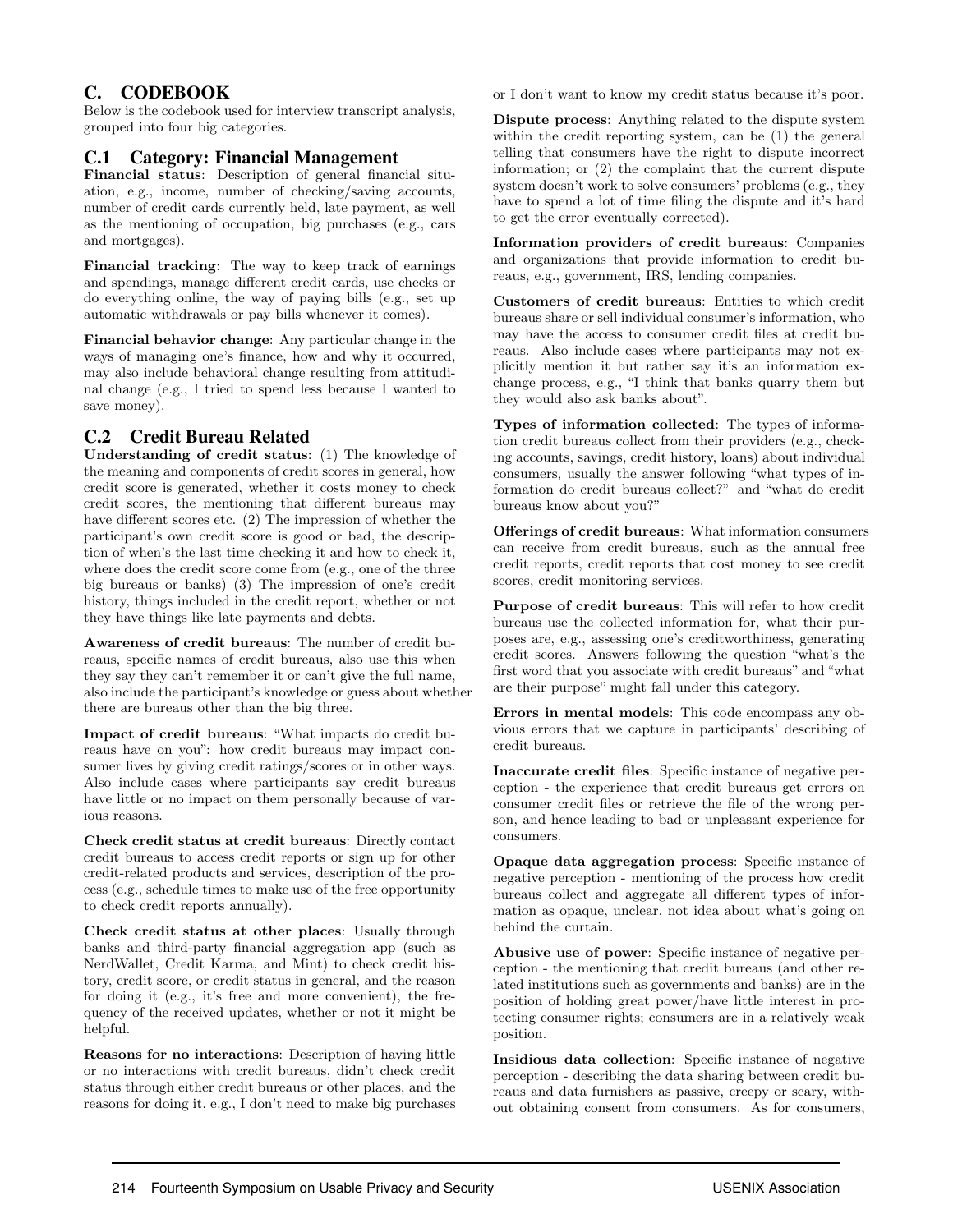they have limited control and choice over this kind of data collection.

Positive perception of credit bureaus: Positive description of credit bureaus in general, the statement that credit bureaus have a positive image in the participant's mind.

Negative perception of credit bureaus: Negative description of credit bureaus, the statement that credit bureaus have a negative image in the participant's mind, note that if they just say "credit bureaus steal money from people" it doesn't count, there should be specific negative adjectives to describe it being bad or their negative feelings about it.

## C.3 Risk Perception

Emotional feelings of the breach: The emotional feelings that participants experienced after heard of the breach (e.g., angry, disgusting, indifferent, not surprised), the emotional/attitude change towards Equifax (or other bureaus) after the breach compared to the time before.

Change of trust: Mentioning that after this breach, Equifax (or other credit bureaus) will have a less reputable image in the mind of consumers, or the participant personally will have less trust in the company.

Expectation of credit bureaus: Expectations towards Equifax, or other companies that have experienced data breaches about what they should do as the countermeasure of the breach, whether they have meet or failed the expectations in the past, as well as their expectations to these companies' future actions.

The class action lawsuit: The specific mentioning of the class action lawsuit against Equifax following the breach, whether participants might have heard of it or joined it, how they feel about it.

Prevalence of data breaches: The mentioning that there are too many previous data breaches in recent years that the occurrence of the Equifax breach doesn't make the participant too surprised, and that there is too much data available online.

Mentioning identity theft: Direct mentioning of identity theft or indirect conceptualization through examples as a consequence of the Equifax breach, or just identity theft in general.

Victims of the breach: Talking of targets that are more likely to be affected by the breach, e.g., people who have good credit.

Likelihood of being personally affected: The knowledge, assumption or assessment of whether participants themselves are personally affected, and if yes, to what extent, can be either an assured response or a guess.

Negative consequences of the breach: Mentioning consequences that's not about identity theft but can still happen after the Equifax data breach, such as invasion of personal privacy when so much personal and financial information was exposed.

Knowledge of Equifax: Impression of Equifax as a company, e.g., it's one of the big three credit bureaus, it's the one that got hacked, also include cases where participants say they've never heard of it.

Cause of the breach: The description that this breach was conducted by people other than hackers, such as governments, and/or it was profit-driven, e.g., some participants assumed that hackers will sell the stolen data to someone else, others believed that it's an internal breach and someone's disclosing the information intentionally.

Types of exposed data: Description of the general impression of some data being exposed in the Equifax data breach (e.g., a lot of personal information released) or specific types of data (e.g., SSN, credit card numbers). Also include cases where participants say they don't know.

Awareness of the breach: Memory of whether or not this participant has heard of the breach, what happened in general in the breach.

Previous data security experience: Previous experience of data security problem, such as being involved in a data breach and having password compromised somewhere.

Previous identity theft experience: Previous experience of being an identity theft victim, such as someone else applying for credit-related products under the participant's name, the effort in solving the related problems, or the reason for not conducting any kind of follow-up investigations.

## C.4 Protective Actions

Check Equifax's website: The mentioning of someone (either the participant or other related people) check the Equifax website for his or her own breaching status. Also include this code when participants say they didn't check it.

Credit freeze: The action of placing a credit freeze, the interpretation of what credit freeze means/what's the expected outcome, the cost of credit freeze, why someone may want to initiate a credit freeze, their assumptions of what a credit freeze may do.

Check credit report after the breach: The mentioning of checking credit report following the data breach as a safeguard measure.

Fraud alert: The mentioning of placing a fraud alert on file, either for this breach or previous ones, their assumptions of what a fraud alert might do, the process of how to place a fraud alert.

Credit monitoring service: Enroll in credit monitoring services provided by credit bureaus, governments, or other entities.

Self-monitoring: The action of checking accounts more frequently, keeping an closer eye on them, and the related outcomes.

Identity theft protection: Conceptualization of what this type of service does, why someone may want it.

General security practices: Strategies to protect one's credit data/online privacy in general, e.g., don't disclose personal information such as SSN and passwords to others, avoiding suspicious emails, not using PayPal.

Self-initiated actions after the breach: Things that the participant has done in reaction to the breach or knows that they could have done, also include cases where they say they don't know.